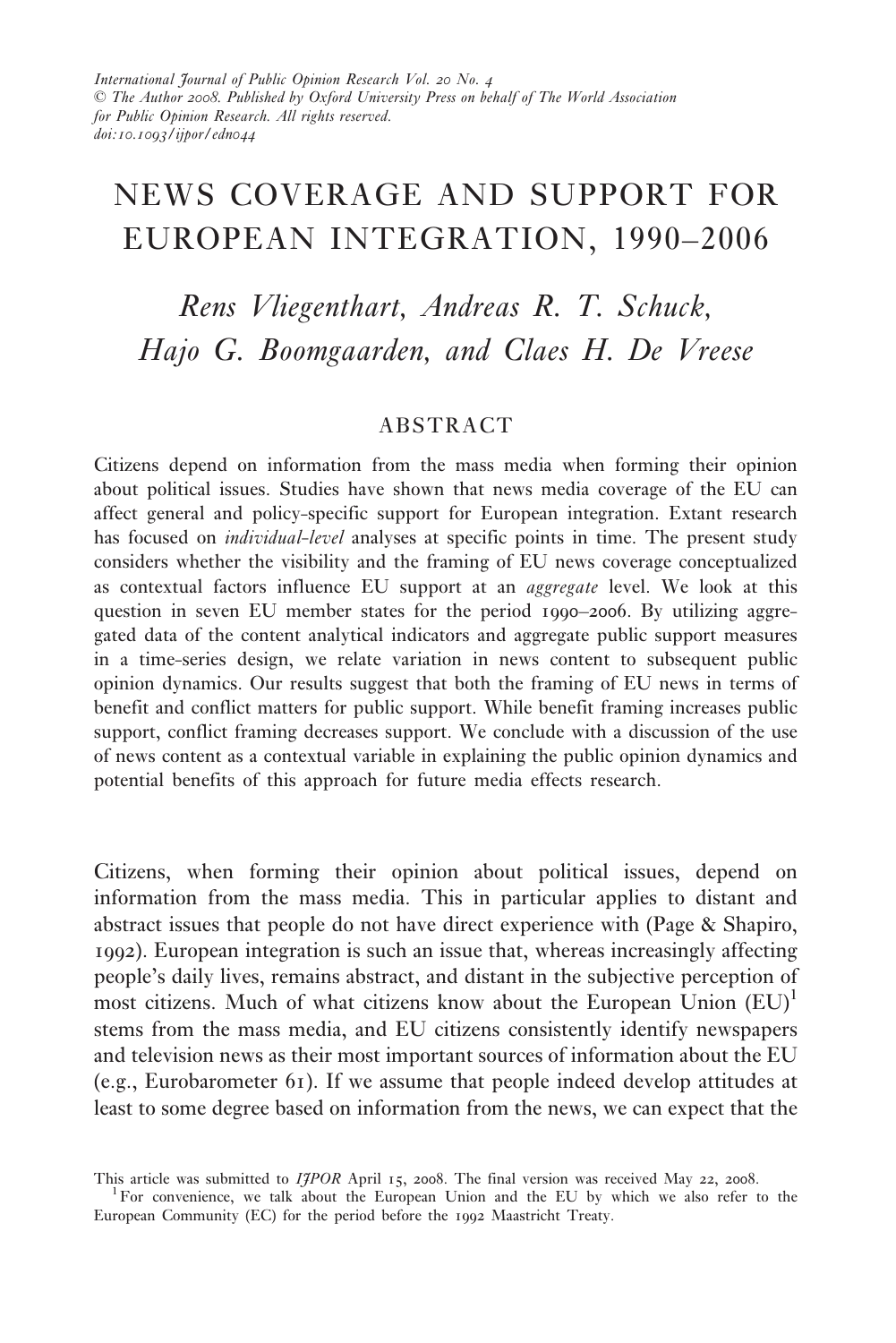way in which news media report about European matters would influence opinions about the EU and its policies. Some studies have demonstrated this to be the case on the individual level (e.g., De Vreese & Boomgaarden, 2006). These, however, do not explain macro-level public opinion dynamics over longer periods of time. As indicated by Eurobarometer surveys, public support for a country's membership in the EU sometimes shows strong fluctuations over time (e.g., Eurobarometer 67, p. 17). We assume that the information environment with regard to the EU as it is provided by the news media has the potential to influence public opinion dynamics. If information matters for the individual, then it should also matter for the public at large.

Public support for the EU is of increasing importance for the future of the European integration project. With a proliferation of referendums on EU matters, increased powers of the European Parliament, and an indirect influence via national governments, future European integration hinges upon public support. This stresses the need to learn more about the factors that influence EU support. The antecedents of support for the EU have been thoroughly investigated on the level of the individual. They pertain to, for instance, economic concerns, domestic government approval, identity and immigration attitudes, or value considerations (for overviews, see Gabel, 1998 and De Vreese & Boomgaarden, 2005). In addition, individuals' use of information sources has been identified as an important factor influencing support for the EU in general or for specific EU policies (e.g., Norris, 2000). Recently more dynamic studies of media effects have further specified when and for whom media content matters regarding changes in opinions about European affairs (e.g., Schuck & De Vreese, 2006). Whereas these micro-level models do well in explaining support at the individual level at a specific point in time, they are often applied in controlled experiments or in studies that consider short-term media effects (for an exception, see De Vreese & Boomgaarden, 2006). In this study, we look at the influence of news on aggregate public opinion over a long period in time. We investigate the  $dynamics$  of EU support and assess the prevalence of micro-level effects on the aggregate level.

The present study considers contextual factors and their potential to affect public opinion dynamics with regard to the EU and European integration. We focus in particular on the information environment provided by national news media in a longitudinal perspective. Specifically, we test whether the framing of EU news affects public support for membership in the Union and the perception of such membership being beneficial for one's country. We investigate these matters in seven EU member states for the period from 1990 to 2006. To provide a conservative test of the impact of news coverage, we control for a number of contextual factors that can be expected to influence macro-level support, such as economic developments and migration patterns.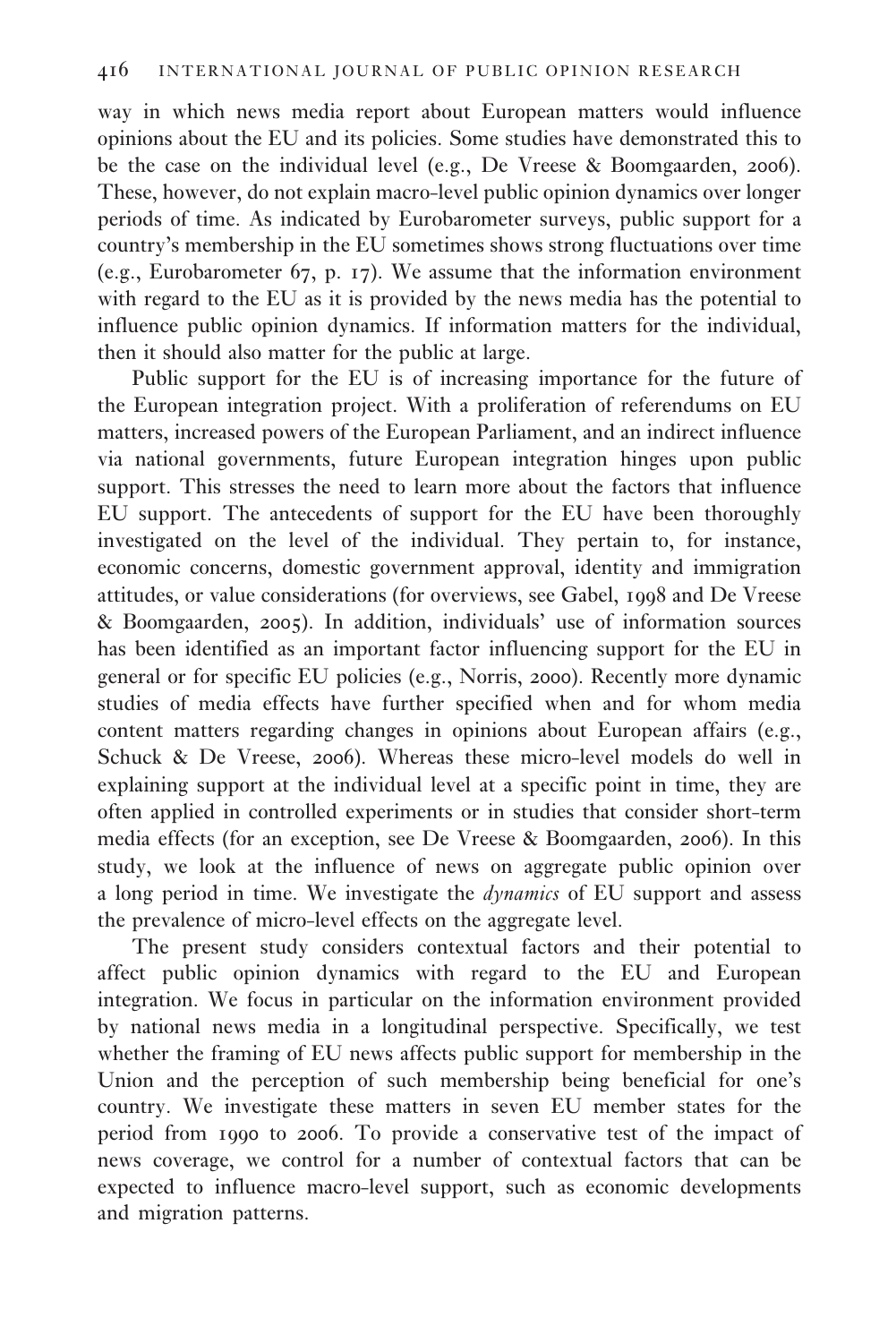# NEWS COVERAGE AND SUPPORT FOR THE EU

#### FACTORS INFLUENCING SUPPORT FOR THE EU

The legitimacy of further European integration depends on the support of its citizens, but public support for the EU fluctuates and has declined in most member states over the past 10–15 years (Eurobarometer 55–64). A strong manifestation of skepticism towards the EU could be witnessed by the French and Dutch referendum votes in 2005. The rejection of a common EU Constitution by two founding members of the EU ultimately showed the end of permissive public consensus with regard to further European integration and the potential impact of fluctuations in public sentiments.

This adds to the relevance of determining the factors that influence the dynamics behind public EU support. First, we briefly review individual-level explanations established by previous research. Gabel and Palmer (1995), for example, have stressed the importance of personal expectations of economic benefits through EU integration for individual support (see also Anderson & Reichert, 1996). EU citizens in different socio-economic circumstances experience differential costs and benefits from EU integration, which can cause variation in support. This implies that, depending on individual resources such as income, education, occupational skills, and proximity to border regions, support for EU integration can vary. Compared to other explanations and across time and countries this utilitarian theory has provided the most robust explanation for public support for EU integration (Gabel, 1998). Partisanship has proven to be another influential factor, meaning that independent of personal characteristics individuals adopt attitudes towards EU integration that are shaped by their preferred party (see also Inglehart, Rabier, & Reif, 1991; Franklin, Van der Eijk, & Marsh, 1995). Furthermore, support for the incumbent government is related to higher levels of support for EU integration (Franklin et al., 1995; Gabel, 1998). Holding an exclusive national identity has been found to be negatively related to EU support (Carey, 2002; Christin & Trechsel, 2002; Marks & Hooghe, 2003). De Vreese and Boomgaarden (2005) introduced fear of immigration as another factor with the potential to explain variation in individual support for EU integration (see also McLaren, 2002, 2007). Other, less robust and more static factors that have been found to be positively related to support for EU integration include higher levels of political awareness (Inglehart et al., 1991; Janssen, 1991), and post-materialist political values (Inglehart et al., 1991). Importantly, Gabel (1998) concludes that individual support for EU integration is flexible and can change dynamically over time.

Given this flexibility, it is surprising that the news media are oftentimes neglected in their potential to have an impact on public support for EU integration. This is even more surprising given the fact that EU citizens repeatedly report the news media to be their most important information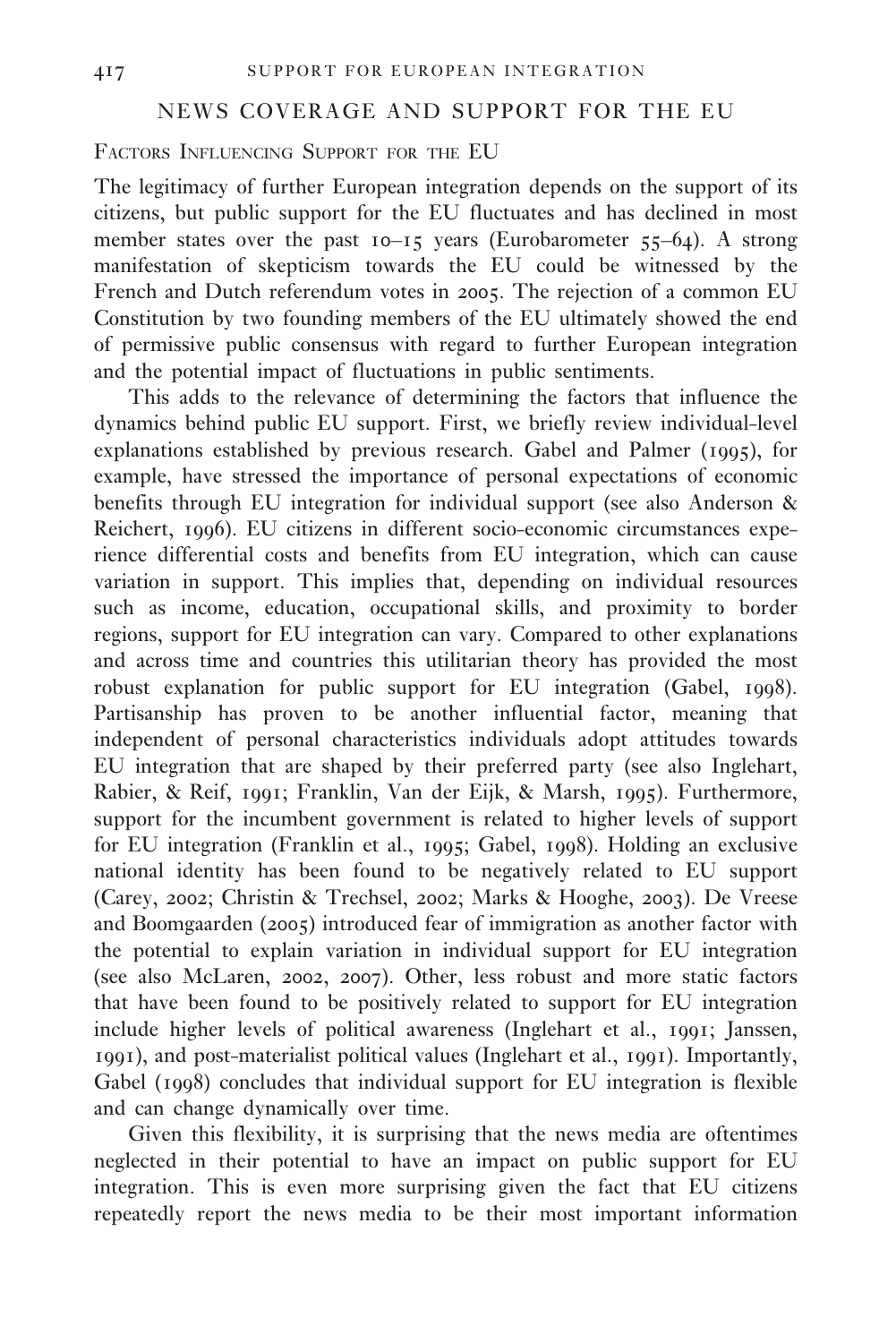source on European matters (e.g., Eurobarometer 61). Looking more particularly at the determinants of EU integration support as reviewed earlier, news media should be considered not only in their potential to shape perceptions of the government, immigrants or in their role as transmitters of party messages to the public, but first with regard to their potential to influence support for the EU directly. Given the flexible and dynamic nature of opinion formation about EU integration the role of the news media in affecting public support deserves special attention and needs more systematic accounts in political communication research.

## THE INFLUENCE OF NEWS FRAMING

In the present study news coverage is conceptualized as a *contextual* factor, providing an information environment for EU-related issues. This does not imply that all citizens are exposed to such news, but that on the aggregate level news coverage has the potential to drive the attitudes of a substantial share of the population, effectively changing public opinion. Looking at aggregate level support in a time series design permits, in the words of Slater (2004, p. 178), 'exceptionally robust inference concerning real-world effects of media exposure on national populations.' Thinking about the mechanisms through which news coverage can have an impact on public opinion dynamics we consider three news indicators to be of particular relevance: (a) framing the EU in terms of benefits, (b) framing the EU in terms of disadvantages, and (c) framing the EU in terms of conflict.

A news frame is 'an emphasis in salience of certain aspects of a topic' (De Vreese, 2002). Research on the effects of news frames primarily focuses on their impact on political attitudes (e.g., Iyengar, 1991; Kellstedt, 2000). Some news frames carry an inherent valence (De Vreese & Boomgaarden, 2003), describing a certain scenario or outcome as either good or bad, which carries the potential to affect people's interpretations and/or evaluations of an issue (e.g., Nelson, Clawson, & Oxley, 1997; Domke, Shah, & Wackman, 1998; McLeod & Detenber, 1999). In a European context, personal benefit expectations matter and have been shown to influence support for EU integration (Gabel & Palmer, 1995). At the same time, framing a scenario in terms of potential gains or benefits has the potential to affect subsequent attitudes among those exposed to such information. It has been shown, for example, that exposure to news framing of EU enlargement as an *opportunity* resulted in higher levels of support for EU integration as well as in higher benefit expectations from EU membership for one's country and for oneself personally (Schuck & De Vreese, 2006). However, no investigation so far has tried to systematically and dynamically link EU news framing to EU support in an over-time perspective and across countries. In the current study, we look for the presence of a benefit frame in EU news coverage and test for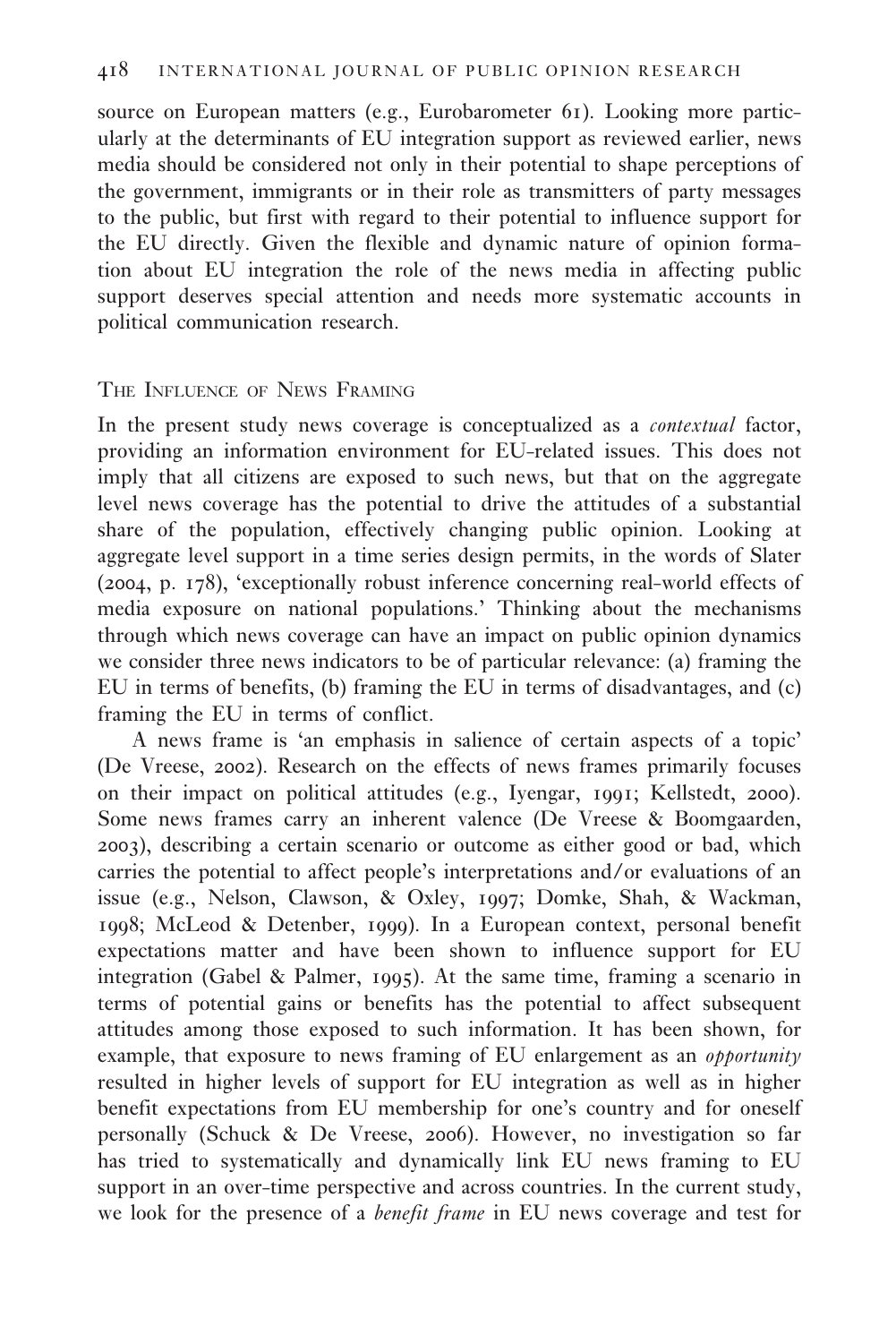its effect on public perceptions that one's country has benefited from being member of the EU.

Complementary to the assumed effect of benefit framing we also consider the impact of framing the EU in terms of disadvantages. In a marketing context, for example, Levin and Gaeth (1988) showed how negative attribute framing consistently leads to more negative product evaluations. Some studies have argued that due to its more emotional appeal negative information can have even stronger effects as compared to positive information (e.g., Schneider et al., 2001; Soroka, 2006). Most prominently, prospect theory by Kahneman and Tversky (1979) has shown how negative framing can affect perceptions of risk and subsequent behavior. Building up on this, many studies have demonstrated the effects of messages which are framed in terms of potential costs, threats or losses within the context of health preventive campaigns (e.g., Kalichman & Coley, 1995; Rothman & Salovey, 1997; Raghubir & Menon, 2001). In the context of the EU, McLaren (2007) has shown how threat perceptions matter for people's attitudes towards further EU integration. Thus, if we assume that negative news framing can affect people's perceptions of an issue, then framing the EU in terms of disadvantages should be assumed to also have an effect on what people think of the EU and how beneficial (or by contrast disadvantageous) they perceive their country's EU membership to be.

In addition to the news frames emphasizing benefits or disadvantages, it can be observed that news about politics—both domestic and European—is in general framed in terms of conflict (McManus, 1994). Research on news values points to this fact (Price, 1989) and the presence of conflict is consistently listed as an essential criterion for a story to make it into the news, not only because it 'sells', but also to meet professional standards of balanced reporting (e.g., Galtung & Ruge, 1965; Neuman, Just, & Crigler, 1992; McManus, 1994). Conflict is also inherent to politics. It is embodied in political reasoning (Lupia, McCobbins, & Popkin, 2000) and in democratic theory conflict is seen as an essential part of democratic decision-making (e.g., Sartori, 1987). Schattschneider (1960, p. 135) defined democracy as 'a competitive political system' with elites defining policy options so that citizens can make a choice: 'conflict, competition, organization, leadership and responsibility are the ingredients of a working definition of democracy'.

Conflict results from the competition of different ideas, and if citizens realize that it is part of democratic decision-making, conflict may, in principle, have positive effects on citizens' political participation (De Vreese & Tobiasen, 2007). However, while conflict-driven news has the potential to engage and mobilize citizens, it is less clear what conflict-driven news implies for the dynamics of political attitudes. Studies have repeatedly shown that strategically framed news, that is portraying politics as a strategic game of staged conflicts, has a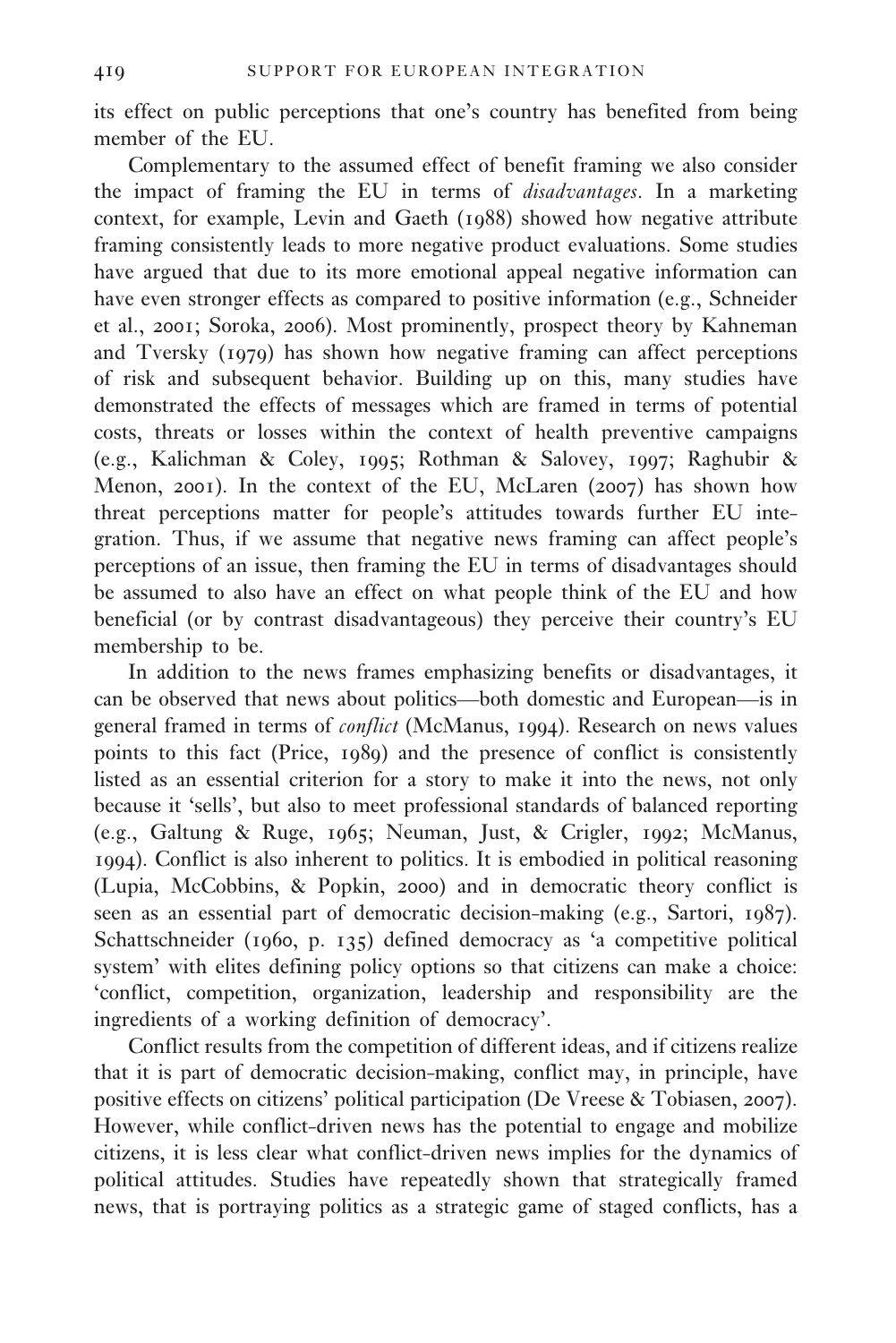significant impact on political cynicism and attitudes (e.g., Cappella & Jamieson, 1997; De Vreese, 2005). Since a focus on conflict and disagreement in the news does not convey the image of a well-functioning and efficient polity or institution, we extrapolate from extant research (De Vreese, 2004) and expect that conflict-driven news is likely to negatively affect support for policies, including advances in European integration. More specifically, news focusing on disagreement and differing policy stances can be expected to depress support for EU membership of one's country.

In addition to the framing of EU news coverage, it is important to consider possible effects of the sheer visibility of the EU in the news. Previous studies have shown the EU to be only marginally represented and also EU officials to be almost invisible during periods without key events and only moderately visible around summits or other major events (De Vreese, 2002; Peter & De Vreese, 2004; see also Machill, Beiler, & Fischer, 2006). Moreover, De Vreese, Banducci, Semetko, and Boomgaarden (2006) report considerable cross-country differences in the visibility of EU news. We control for possible effects of this variation in the visibility of EU news over time and across countries on public opinion dynamics by including this visibility as an independent variable in our models.

For the present analysis of the dynamics of public opinion formation and news coverage about the EU we use bi-yearly reports of aggregate public EU support and aggregations of 6 months of news coverage about the EU prior to the measurement of public opinion. In this way we can relate variations in public EU support to prior variations in media content. Thereby, we assess a causal relationship from the framing of EU coverage on citizens' support for the EU.

Since no studies thus far have addressed the questions of the influence of the information environment on support for European integration, we can only formulate tentative expectations—based on the above—regarding the results of this study. Based on the review of literature presented earlier, these expectations are: (a) framing EU issues in terms of benefits should raise perceptions of EU membership being beneficial for one's country, whereas (b) framing EU issues in terms of disadvantages should foster more negative attitudes, and (c) framing EU issues in terms of conflict will decrease support for the EU and EU membership of one's country. We test the impact of these different frames simultaneously for two dependent variables: one that deals with a general EU support and one that deals with the question to what extent a country's EU membership is regarded as beneficial. Whereas general relationships should be similar, we would expect benefit and disadvantage framing to have a stronger impact on benefit perceptions than on general EU support, since they are conceptually more closely related. Most individual-level framing-effect studies consider the influence of only one frame at a time. In the dynamics macro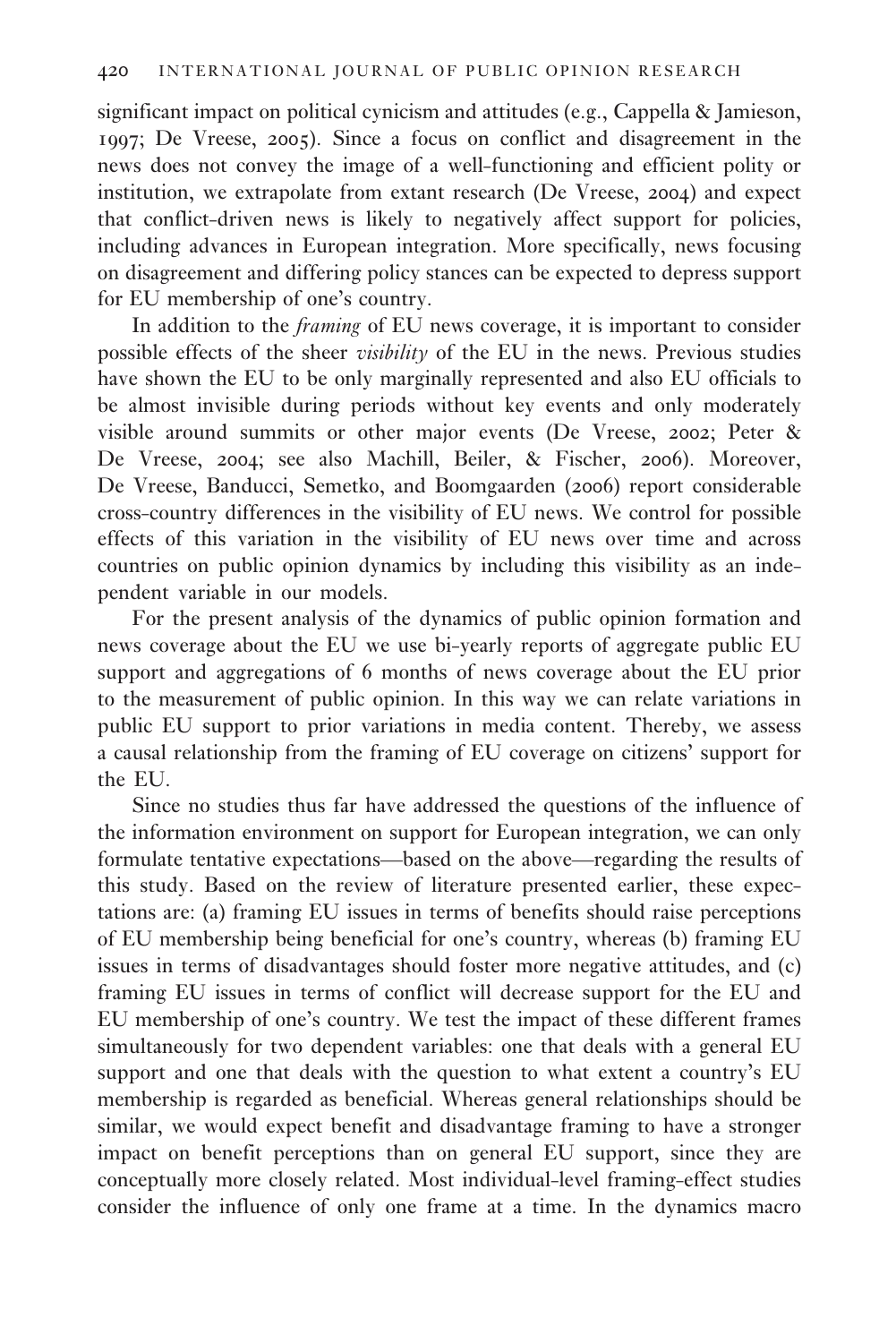design presented here we deem it important to consider the concurrent influence of different frames.

## **EXPECTATIONS**

Based on limited previous research we also assume other contextual factors to matter for support, which are employed here as control variables for the influence of news coverage. Though results of these studies differ, there is some evidence that macro-level economic indicators like unemployment and growth in GDP influence fluctuations in citizens' support for the EU (Eichenberg & Dalton, 1993; for contrary evidence see Duch & Taylor, 1997; Gabel & Whitten, 1997). The assumption here is that high unemployment rates decrease support for the EU, while GDP growth will increase support. In the present study, we control for these two indicators. Furthermore and in an exploratory manner, we employ immigration numbers as another factor potentially driving support, with more immigrants coming into the country expected to decrease support for European integration because the EU, in the period of investigation, has developed to be seen as a vehicle encouraging immigration. The inclusion of the latter is based on the fact that immigration attitudes have been found to matter for EU support on the individual level (e.g., De Vreese & Boomgaarden, 2005).

# DATA AND METHODS

#### COUNTRY SELECTION

The main interest of the present study is to assess to what extent variations in media content are capable of explaining variations in EU support over time. Not all media outlets for the various member states are readily available. For this study we sampled a number of member states, and our selection is guided by substantial as well as pragmatic concerns. We considered countries that had been members of the EU in 1990 or earlier (since we are interested in developments over time) and for which at least one national daily newspaper was available for a considerable period of time via the LexisNexis digital database. Furthermore, we selected countries with considerable variation on the independent variables. Seven countries are included in our study: Denmark, Germany, Ireland, Italy, the Netherlands, Spain, and the United Kingdom. We selected the following newspapers: Politiken (Denmark), Süddeutsche Zeitung (Germany), Irish Times (Ireland), La Stampa (Italy), NRC Handelsblad (Netherlands), El Pais (Spain), and Guardian (UK).<sup>2</sup> Although we acknowledge that selecting one newspaper only per country

<sup>&</sup>lt;sup>2</sup> Newspapers were available from 1990 onwards (NRC Handelsblad and Guardian), 1991 (Süddeutsche Zeitung), 1992 (La Stampa), 1993 (Irish Times), 1996 (El Pais), and 1997 (Politiken).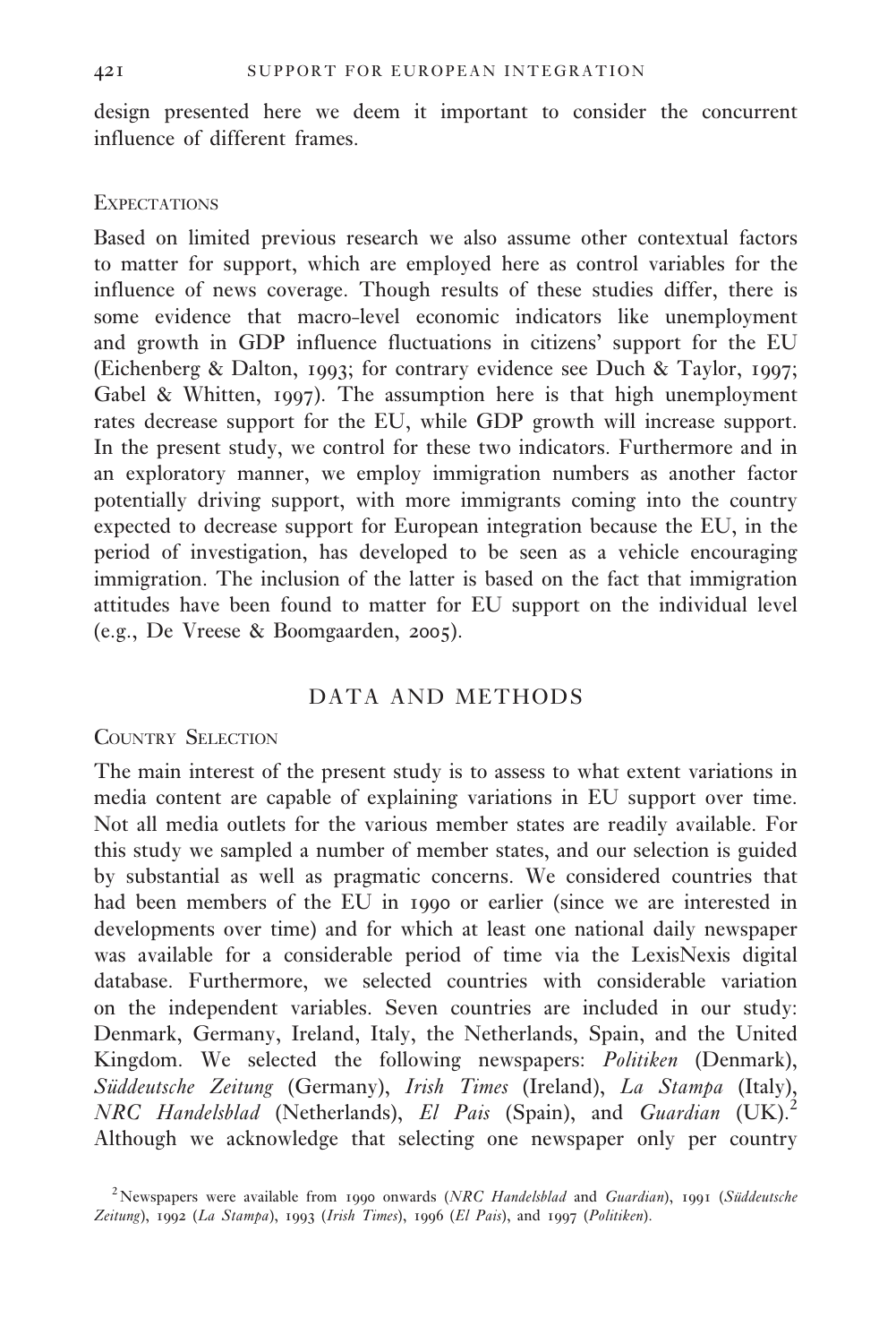might not provide a fully reliable picture of the news in that country, we believe that the approach is sufficient to consider the news environment and over-time changes and that one newspaper provides a satisfactory proxy for the general media landscape on the aggregate (see for a similar argument on media coverage of immigration issues Roggeband & Vliegenthart, 2007). We furthermore selected quality newspapers, which are known to often act as agenda setters for other news media (Kleinnijenhuis, 2003).<sup>3</sup> Unfortunately, not all papers are available for the entire period from 1990 to 2006, and we can only rely on the material at hand.

#### **OPERATIONALIZATION**

Our dependent variables are measures of aggregate-level support for the EU among the populations of the various countries included in the study. To obtain data on citizens' support we use the bi-annual standard Eurobarometer as conducted on behalf of the European Commission since 1973. We use the aggregated country scores of the percentage of the population who answered affirmatively to the question: 'Generally speaking, do you think that (YOUR COUNTRY'S) membership of the European Union is a good thing?' (General EU support) and to the question: 'Taking everything into consideration, would you say that (YOUR COUNTRY) has on balance benefited or not from being a member of the European Union?' (Benefit perceptions).

Our first independent variable is news media attention for the European Union and its institutions. To obtain data for the visibility of EU news, we conducted a two-step computer-assisted content analysis. First, from the seven newspapers mentioned, we selected all articles that included at least one reference to the European Community (EC), the EU or any of its institutions (e.g., European Commission, European Parliament). This resulted in a total of 329,746 articles for all countries and time periods. To appropriately model news effects on public opinion, the articles were weighed based on the criteria of prominence and recency (e.g., Watt, Mazza, & Snyder, 1993): (a) articles on the first page are counted twice as heavily as articles in the remainder of the newspaper, and (b) articles appearing in the month before a Eurobarometer survey was conducted are weighed six times,  $\alpha$  months before five times, etc.<sup>4</sup>

<sup>3</sup> Due to practical reasons, we had to limit ourselves to selecting one newspaper per country. For three countries (Germany, Netherlands, and United Kingdom) we looked at two other newspapers to see whether visibility-scores were similar. In all cases, the correlation between the newspapers included in the analysis presented here and the other two newspapers was above  $r = .90$ , indicating that the selected newspapers in terms of visibility of EU news reflected trends that could also be found in other newspapers.

<sup>4</sup> The weight factors applied in this study capture the idea that both articles that appear on a prominent place in the newspaper as well as those appearing closer to the date on which the Eurobarometer survey was conducted are likely to have a higher impact on public opinion. This weight was composed in the absence of clear guidance from previous research. It should be emphasized, however, that this weighing procedure results in only very limited shifts in the half-yearly country-level visibility scores: the weighed data correlate very strongly with the unweighed data:  $r = .94$ .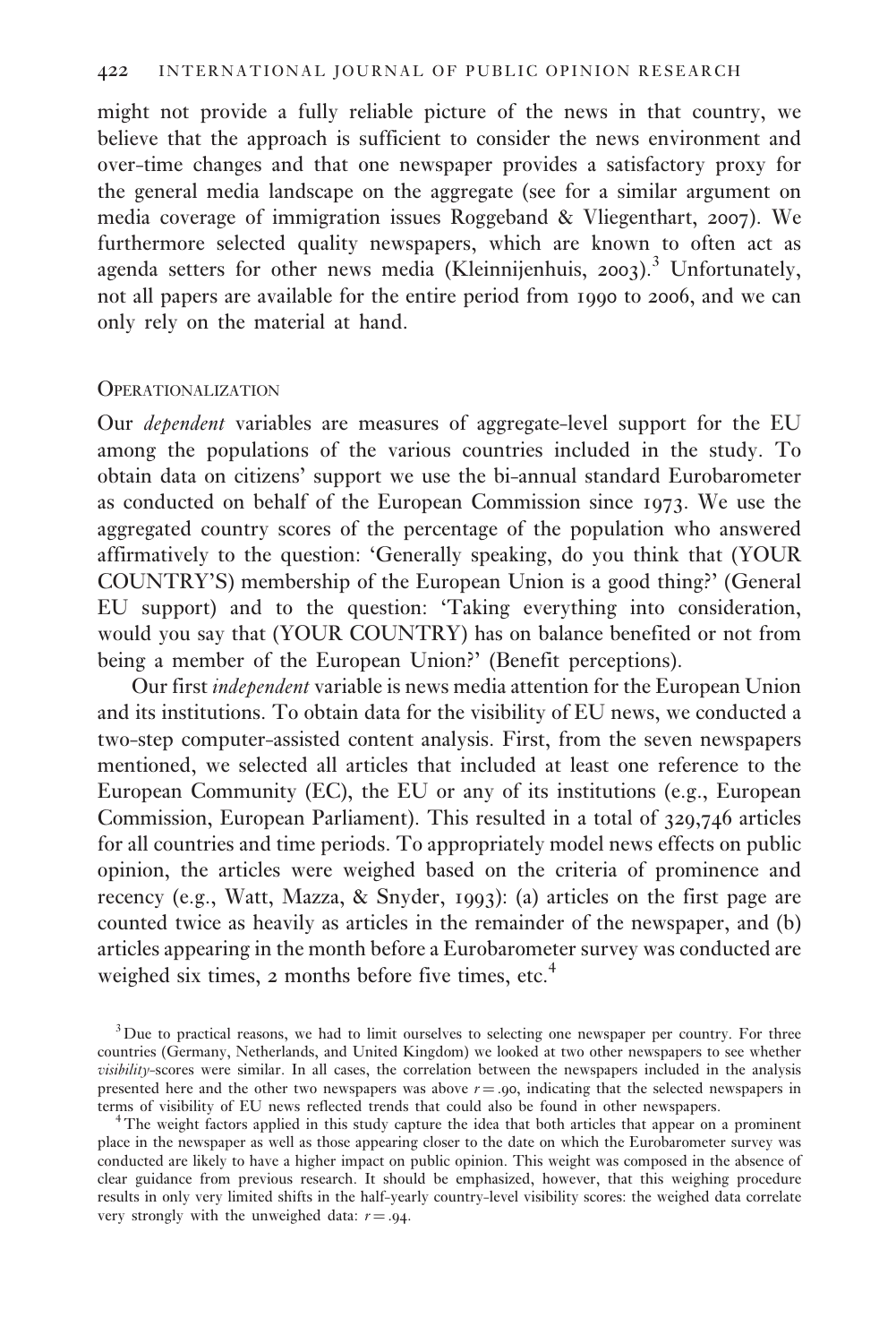We are not only interested in effects of news attention to the European Union in general, but particularly in the framing of EU news. To obtain data on news framing we sampled randomly 50 articles for each period–country combination. To ensure that articles were actually discussing the EU and not mentioning it peripherally, we selected articles that (a) mentioned the EU at least twice and (b) in which at least one of these references to the EU was in the headline or in the lead of the article. This yielded a total of 67,515 articles, from which a total of 9,649 articles were then hand-coded for the presence of benefit, disadvantages, and conflict framing. Articles for manual coding were selected in such a way that for each half-year period approximately 50 articles per country were coded. Coders were native speakers of the various national languages of the countries included, and we employed between one and three coders per language/country.

The presence of a benefit frame in an article was assessed by the following two items: (a) Does the author or any kind of actor mentioned in the article express/argue that one's country has benefited from the EU/EC either generally or specifically (or that the situation in one's country has improved or will [potentially] improve because of the EU/EC)? (b) Does the article present numbers, figures, statistics that indicate that one's country has benefited from the EU/EC? Articles get assigned a score between 0 and 2, pending upon the number of affirmative answers. The presence of a disadvantage frame was assessed by the following two items: (a) Does the author or any kind of actor mentioned in the article express/argue that one's country has had disadvantages from the EU either generally or specifically (or that the situation in one's country has been negatively affected or will [potentially] be negatively affected because of the EU/EC)? (b) Does the article present numbers, figures, statistics that indicate that one's country has been negatively affected by the EU/EC? The scores per article range between 0 and 2. Conflict framing was measured by three items established in previous research (e.g., Semetko & Valkenburg, 2000): (a) Does the story reflect disagreement between parties/individuals/countries/groups/institutions? (b) Does the story say that one person, group, institution or organization criticizes/blames/reproaches another? (c) Does the story (or somebody in the story) mention two or more sides of a problem or issue? The article got assigned a score between 0 and 3. The use of multiple yes/no questions for each framing variable ensures that coders have to make few inferences to reach a coding decision, but still allows for varying scores per article.

To assess inter-coder reliability, two or three coders double-coded 262 articles, evenly distributed over countries and periods. For conflict framing, this resulted in a mean country-level pair-wise agreement per item of 71.1 percent. For benefit framing, the pair-wise agreement was 83.5 percent and for disadvantages framing 85.2 percent. For the analyses, mean framing scores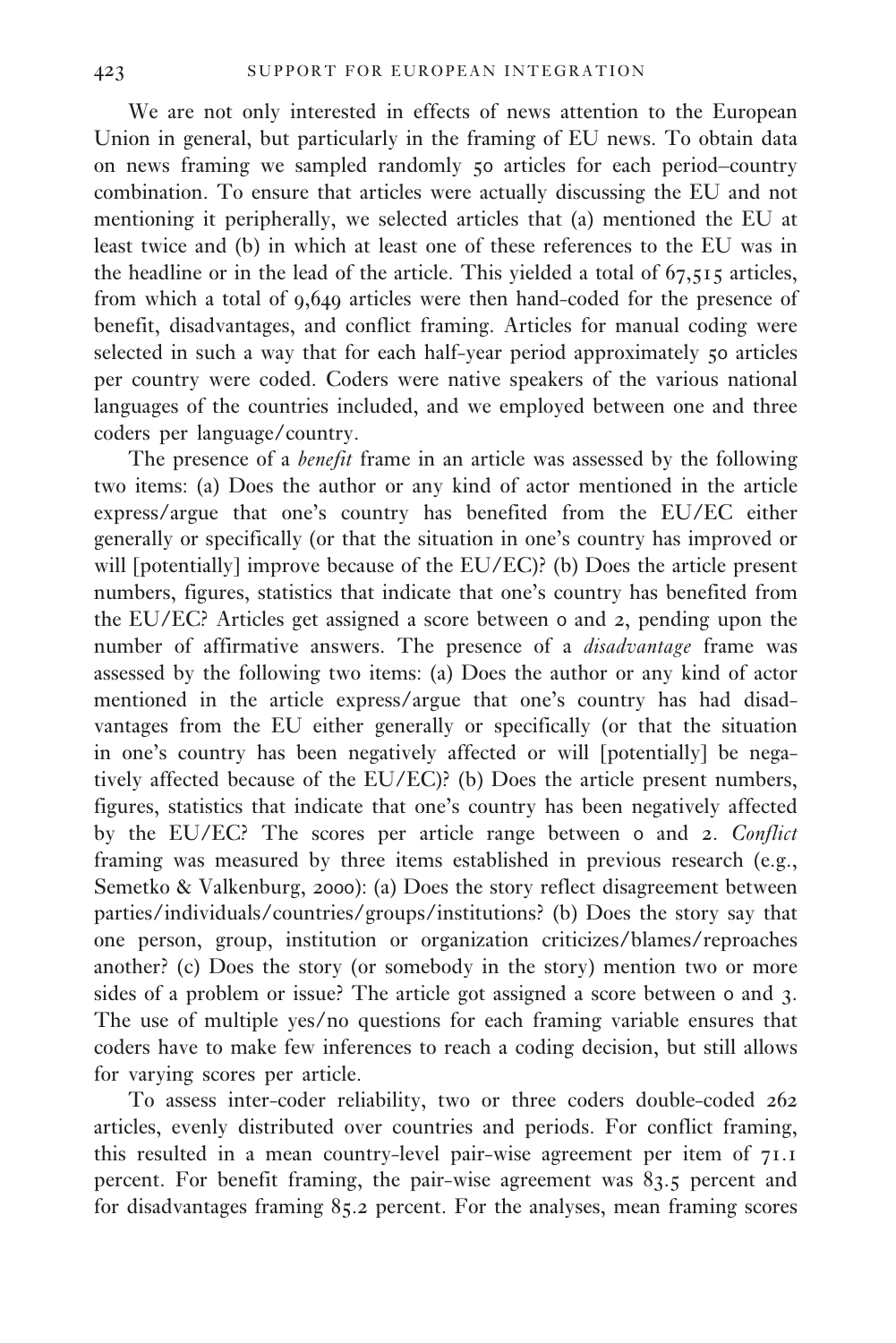per period–country combination are multiplied by visibility scores to capture the overall presence of the frames. The assumption is—in line with our conceptualization of framing as an emphasis in salience of certain aspects of a topic—that it is the overall salience of a frame, rather than its average presence that is most likely to account for public opinion dynamics (see De Vreese & Semetko, 2002) for an example of how repeated exposure to a frame yields stronger effects).

We conduct two analyses: the first with general EU support as the dependent variable and the second with benefit perceptions as the dependent variable. In each model, we included as independent control variables (both obtained from Eurostat): unemployment, bi-yearly harmonized and seasonally adjusted percentages of registered unemployed, growth in gross domestic capita (percentual change to previous period, seasonally adjusted) and the number of immigrants coming into the country per period as a percentage of the country's total population (the exact figures can be obtained from the authors).

## **ANALYSIS**

Our dataset has a pooled structure (periods within countries), which requires specific attention for autocorrelation and panel difference (i.e., countries). The first question that needs to be addressed is whether the series are stationary, i.e., whether the mean of each country-level series is unaffected by a change of time origin. This would mean that no clear upward or downward trend is present in the data. We use the Fisher test that gives an overall statistic with a chi-squared distribution that is based on the results of augmented Dickey– Fuller tests for each country series. Results indicate that for both our dependent variables the null hypothesis of non-stationarity can be rejected: for 'General EU support'  $\chi^2(14) = 65.95, p < .$ oo1 and for 'Perceived benefits'  $\chi^2(14) = 32.20$ ,  $p < .001$ . Consequently, the series do not have to be differenced.

To establish the preferred type of analysis, it is generally recommended to first check for fixed effects (e.g., Kittel, 1999; Wilson & Butler, 2007). The presence of fixed effects indicates the presence of country-specific differences in the dependent variable that are not captured by the independent variables in the model. Fixed-effect analyses including all our independent variables suggest fixed effects for both our dependent variables: 'General EU support'  $F(6,167) = 84.77$ ,  $p < .001$  and 'Perceived benefits'  $F(6,167) = 113.09$ ,  $p < .001$ . Those fixed effects inform us that eventually a model that captures the specific dynamic structure of each separate country is to be preferred.

Furthermore, the error-structure resulting from the fixed-effects analyses indicates panel-heteroscedasticity for both dependent variables [Wald  $\chi^2(7) = 37.28, p < .$ oo1 for 'General EU support'; Wald  $\chi^2(7) = 89.38, p < .$ oo1 for 'Perceived benefits']. Panel-heteroscedasticity indicates that the level of variance from the variables differ across countries. Additionally, the data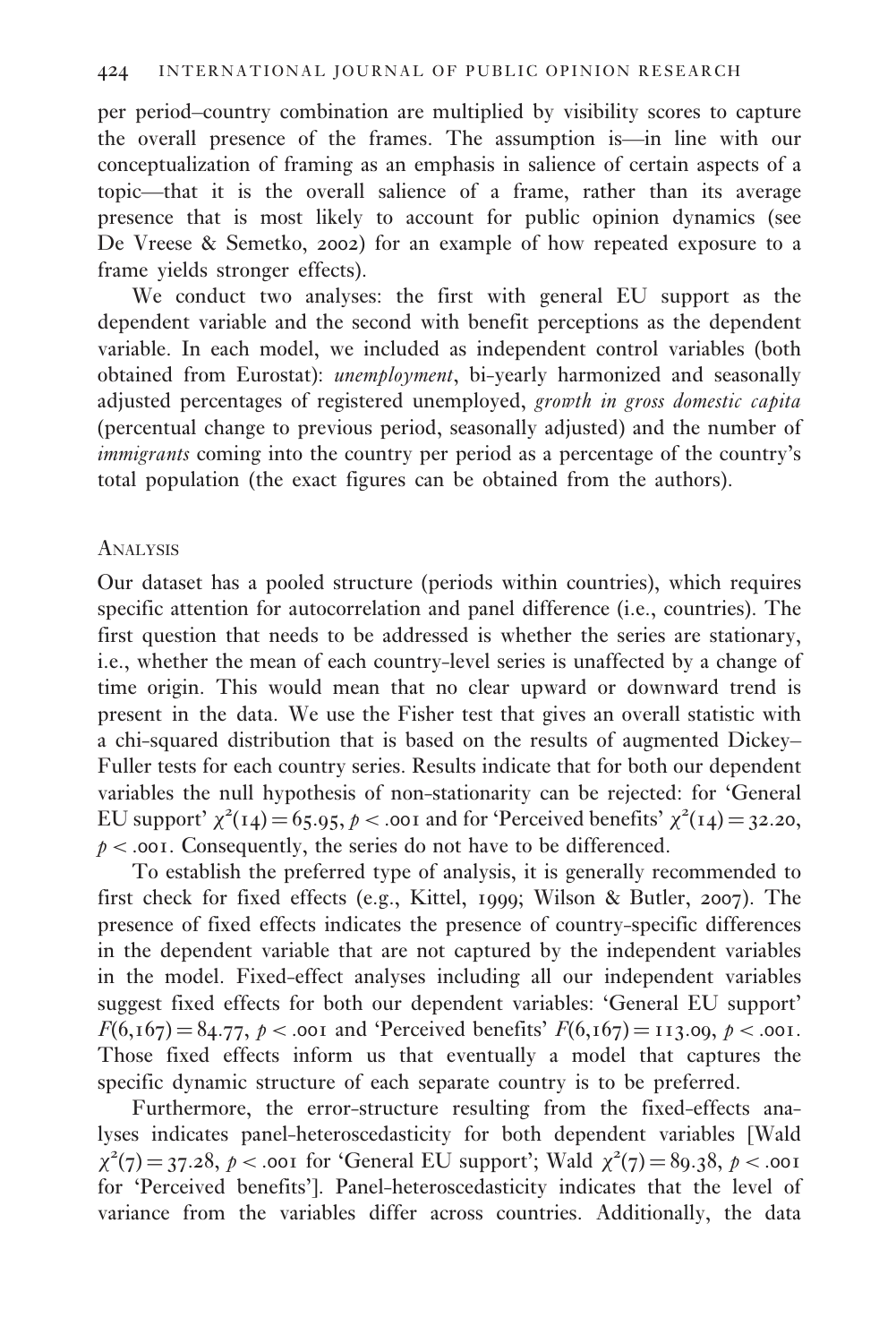shows contemporaneous correlation across panels (Breusch–Pagan LM-test  $38.18$ ,  $p = .01$  for 'General EU support';  $34.47$ ,  $p = .03$  for 'Perceived benefits'). This indicates that for both the dependent variables, values for the various countries measured at the same time correlate. This heteroscedasticity and the contemporaneous correlations combined with the structure of our data (small N of countries, comparatively large  $t$  of time points) makes ordinary least squares regression (OLS) with panel corrected standard errors (PCSE) a viable option (Beck & Katz, 1995).

Within this OLS–PCSE framework, we tested several alternative dynamic specifications to ensure we use models that capture the dynamic structure of our data best, and which yield residuals without autocorrelation—i.e., unmodeled information. Inspection of residuals of separate regression analyses for the various countries suggests that they all have an  $AR(1)$  structure. This means that the residual on a certain time point is influenced by the size of the residual one time point earlier. However, the level of autocorrelation (i.e., the influence of the lagged error value on the current error value) differs significantly across countries, indicating varying levels of stability in our dependent variables. Therefore, we decide to use a panel specific AR(1) error structure in our pooled analyses, which is also in line with our results from the fixed effects analyses.<sup>5</sup> Mathematically, this model can be written down as:

$$
y_{i,t} = c + \sum bx_{i,t-1} + \varepsilon_{i,t} \quad \varepsilon_{it} = \rho_i \varepsilon_{i,t-1} + \nu_{i,t}
$$

where  $y_{i,t}$  is the value of country i at time t on the dependent variable, c the constant,  $x_{i,t}$  the value of country i at time t on an independent variable,  $\varepsilon_{i,t}$ the error term, and  $\varepsilon_{i,t-1}$  the value of the error term half a year earlier.  $\rho_i$  is the country-specific autoregressive parameter that corrects for autocorrelation in the residuals,  $v_{i,t}$  is the part of the error term that cannot be explained by the previous value of this error term.

#### RESULTS

Before turning to the statistical analyses regarding the relationships between the news indicators, unemployment, immigration, and EU support measures, we first provide descriptive information on our dependent and independent variables in the seven countries under consideration (Table 1). For the dependent variables and the main news variables, Figures 1 and 2 indicate the over-time fluctuations of the countries that overall score highest and lowest on those variables, as well as the mean. Starting with the dependent variables,

 $<sup>5</sup>$  Additional analyses suggest that alternative specifications like a general AR(1) structure or the use of a</sup> lagged dependent variable results in models that account less well for autocorrelation, but yields largely similar results for our main dependent variables.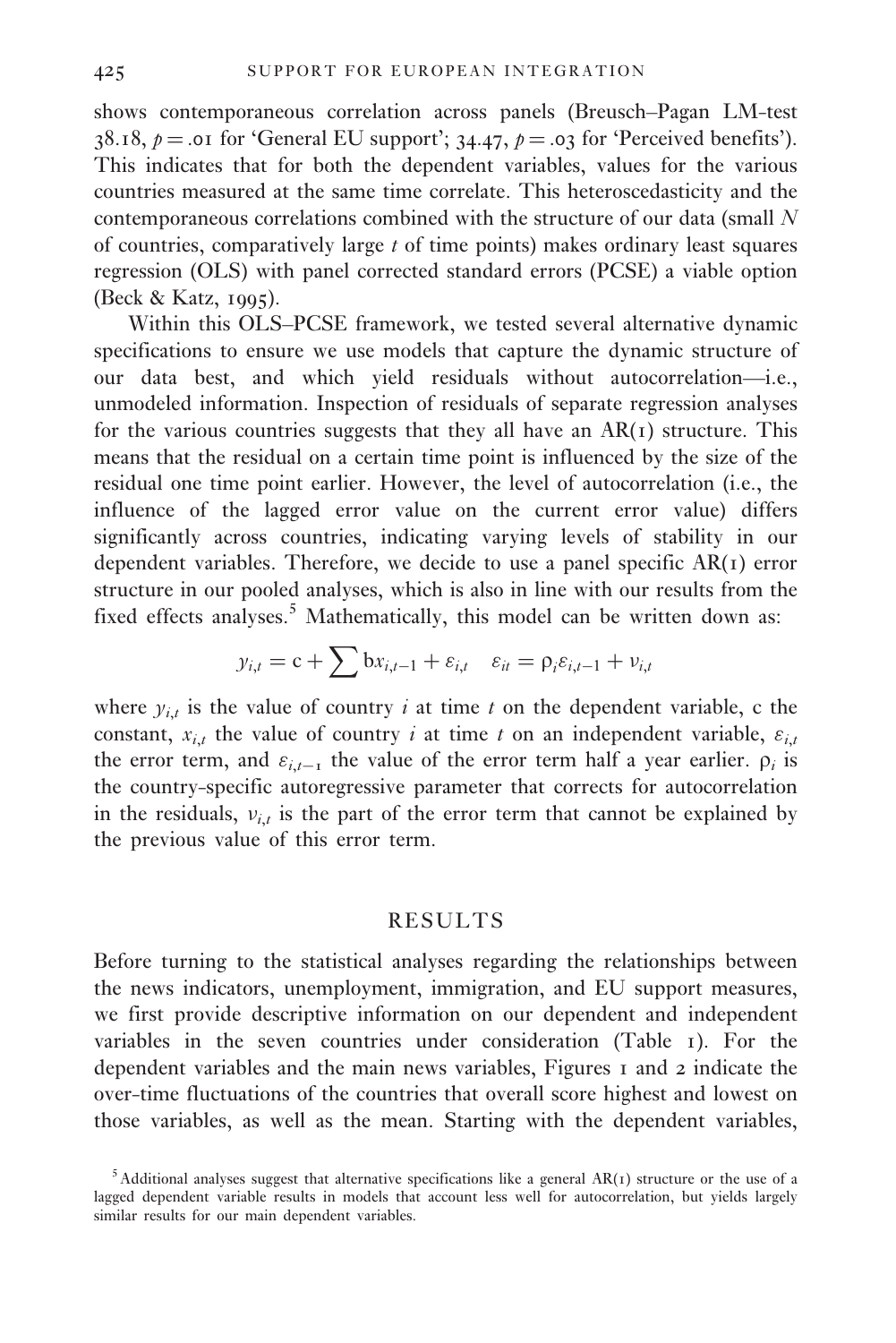|                      | N              | Minimum        | Maximum | $\overline{M}$ | SD       |
|----------------------|----------------|----------------|---------|----------------|----------|
| Visibility           |                |                |         |                |          |
| Denmark              | 20             | 1,583          | 2,382   | 2,041.89       | 235.29   |
| Italy                | 26             | 144            | 1,298   | 852.89         | 340.72   |
| Ireland              | 29             | 1,842          | 3,107   | 2,208.16       | 288.36   |
| Spain                | 2I             | 767            | 4,263   | 2,658.95       | 1,064.49 |
| Netherlands          | 33             | 836            | 1,848   | 1,339.74       | 259.79   |
| Germany              | 3 <sup>I</sup> | 491            | 2,924   | 2,258.26       | 648.75   |
| United Kingdom       | 33             | 1,002          | 1,911   | 1,215.68       | 223.41   |
| Conflict framing     |                |                |         |                |          |
| Denmark              | 20             | 0.84           | I.87    | 1.23           | 0.26     |
| Italy                | 26             | 0.83           | 1.91    | 1.31           | 0.27     |
| Ireland              | 29             | 0.38           | 1.34    | 0.85           | 0.23     |
| Spain                | 2I             | 0.42           | I.22    | 0.74           | 0.2I     |
| Netherlands          | 33             | 0.56           | I.2     | 0.92           | 0.18     |
| Germany              | 3 <sup>I</sup> | 0.72           | 1.84    | 1.33           | 0.22     |
| United Kingdom       | 33             | 0.86           | 1.98    | 1.35           | 0.25     |
| Benefit framing      |                |                |         |                |          |
| Denmark              | 20             | 0.02           | 0.25    | 0.12           | 0.08     |
| Italy                | 26             | 0.3I           | 0.72    | 0.52           | 0.12     |
| Ireland              | 29             | 0.06           | 0.58    | 0.37           | 0.12     |
| Spain                | 2I             | 0.04           | 0.20    | 0.17           | 0.06     |
| Netherlands          | 33             | 0.00           | 0.38    | 0.16           | 0.00     |
| Germany              | 3 <sup>I</sup> | 0.00           | 0.20    | 0.00           | 0.05     |
| United Kingdom       | 33             | 0.04           | 0.33    | 0.15           | 0.06     |
| Disadvantage framing |                |                |         |                |          |
| Denmark              | 20             | 0.06           | 0.42    | 0.20           | 0.10     |
| Italy                | 26             | 0.30           | 0.77    | 0.49           | 0.12     |
| Ireland              | 29             | 0.04           | 0.58    | 0.28           | 0.12     |
| Spain                | 2I             | 0.04           | 0.32    | 0.14           | 0.06     |
| Netherlands          | 33             | 0.08           | 0.43    | 0.16           | 0.07     |
| Germany              | 3 <sub>1</sub> | 0.06           | 0.43    | 0.20           | 0.08     |
| United Kingdom       | 33             | 0.10           | 0.42    | 0.22           | 0.08     |
| General EU support   |                |                |         |                |          |
| Denmark              | 20             | 48             | 65      | 56.40          | 4.86     |
| Italy                | 26             | 50             | 76      | 63.90          | 6.98     |
| Ireland              | 29             | 67             | 83      | 76.10          | 3.76     |
| Spain                | 2I             | 49             | 72      | 61.05          | 6.86     |
| Netherlands          | 33             | 62             | 89      | 75.65          | 6.61     |
| Germany              | 3 <sub>1</sub> | 36             | 73      | 52.88          | 0.81     |
| United Kingdom       | 33             | 24             | 57      | 38.03          | 0.26     |
| Country's benefit    |                |                |         |                |          |
| Denmark              | 20             | 61             | 75      | 56.40          | 4.86     |
| Italy                | 26             | 4 <sup>I</sup> | 62      | 63.90          | 6.98     |
| Ireland              | 29             | 77             | 90      | 76.10          | 3.76     |
| Spain                | 2I             | 37             | 71      | 61.05          | 6.86     |
| Netherlands          | 33             | 54             | 85      | 75.65          | 6.61     |
| Germany              | 3 <sub>I</sub> | 30             | 65      | 52.88          | 9.81     |
| United Kingdom       | 33             | 25             | 55      | 38.03          | 9.26     |

TABLE 1 Descriptive statistics of main dependent and independent variables for each country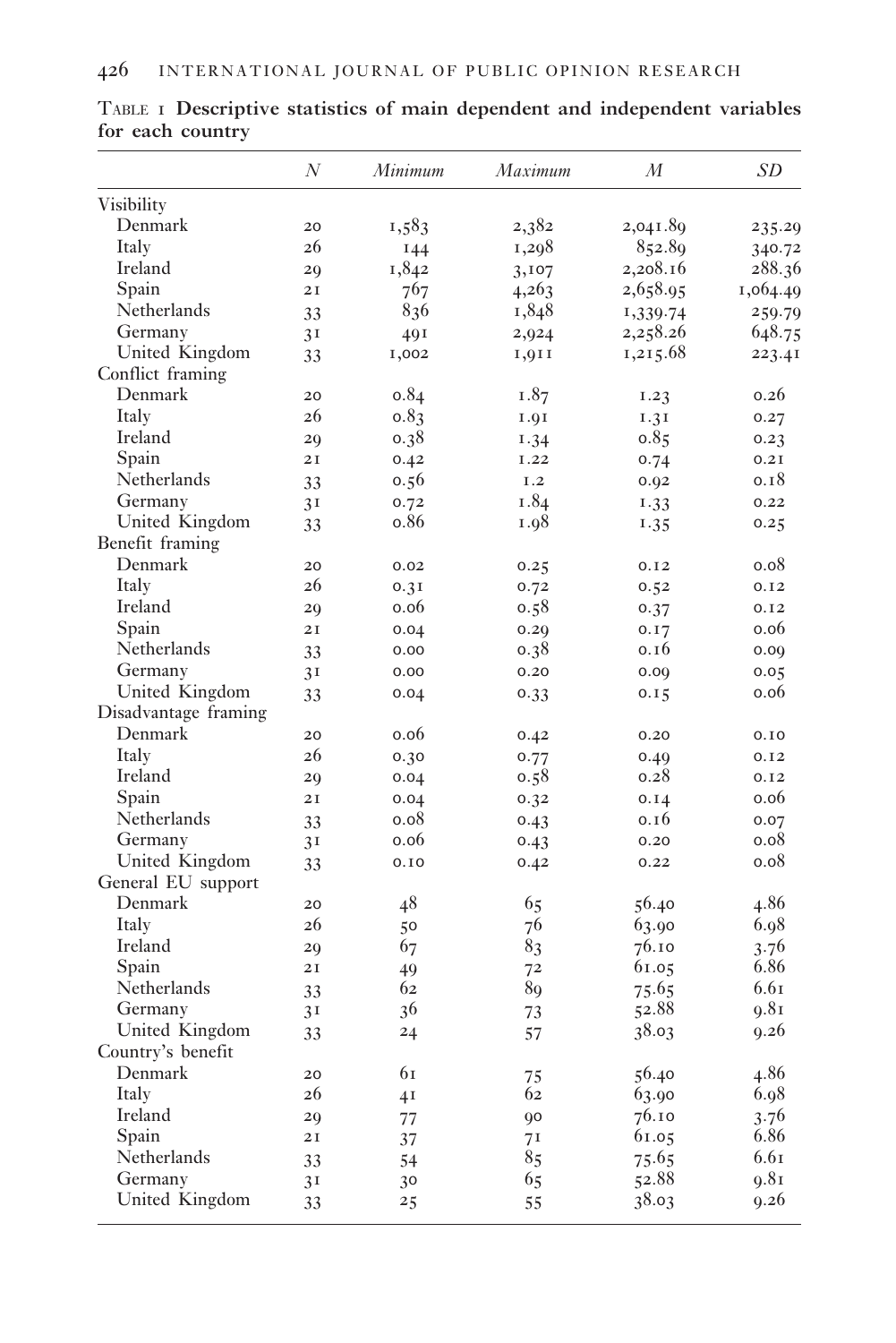FIGURE 1 (A) Support for country's EU membership; (B) Country benefits from EU membership



Figure 1A shows the aggregate share of people thinking that their country's EU membership is a good thing. Overall, and particularly in some countries, the series show considerable fluctuation and we see considerable cross-country differences (see also Table 1). Visual inspection of Figure 1A suggests overall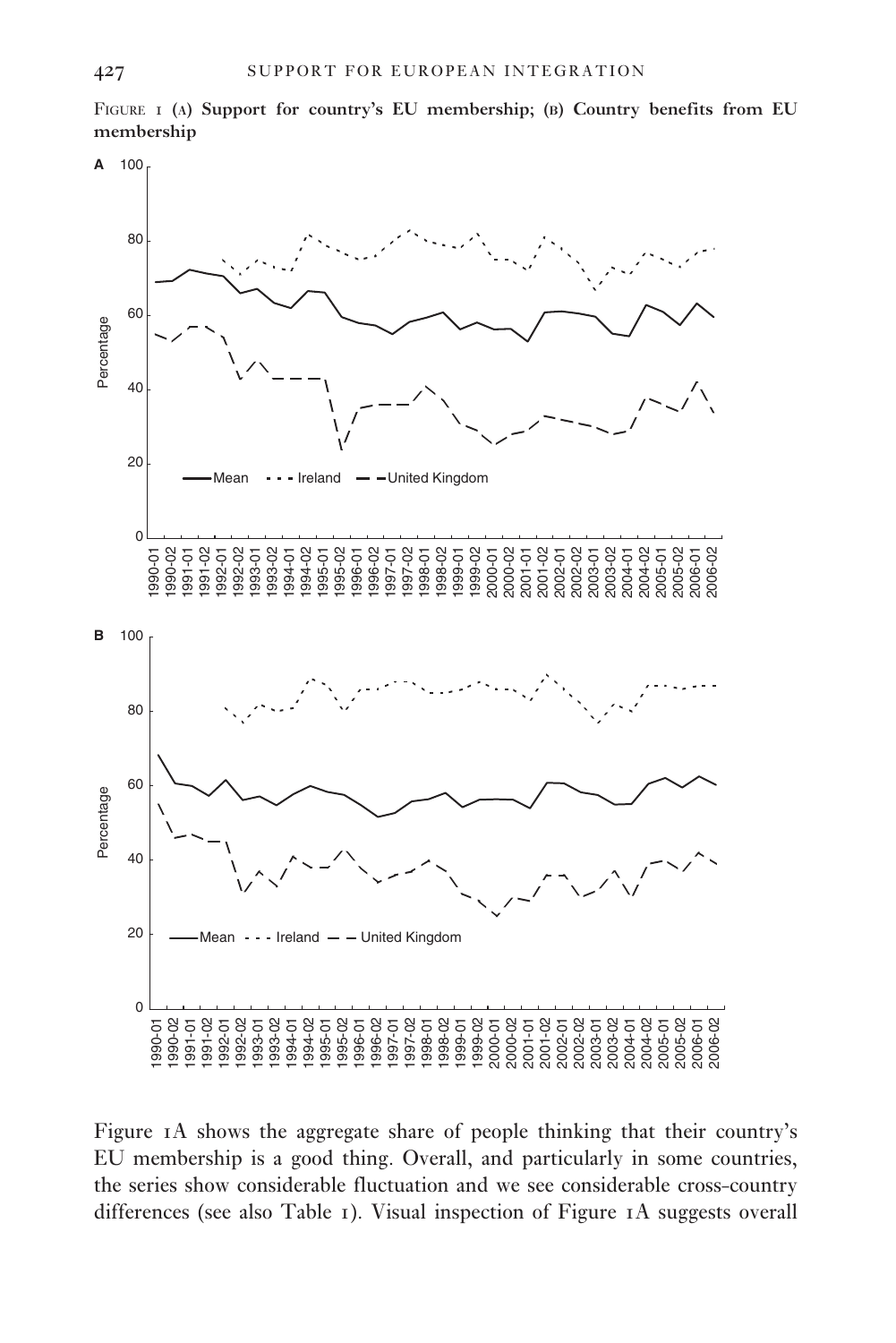a slight decrease in the percentage of people that consider EU membersip a good thing. Support in Ireland is highest and rather stable. Figure 1B shows the aggregate share of people perceiving their country's EU membership as beneficial. It demonstrates no clear-cut up- or downward trend. Again, Irish citizens perceive their country's membership in the EU by far as most beneficial, whereas the values are lowest in Germany and the UK (and lately in Italy). In the Netherlands, Denmark, and Spain, a majority perceives membership as beneficial. Overall we see considerable fluctuations over time that we attempt to explain by our contextual indicators.

We now turn towards the independent variables of interest in this study, the visibility of EU news and the way this news is framed. Figure 2A displays the visibility of EU news in national newspapers for the available time periods. On average, 1,636 articles were published per country per half-year period. The developments of visibility within the various countries differ considerably. However, overall EU visibility is increasing, both in the country that has the highest overall coverage (Spain) as well as in the country with lowest coverage (Itay). In Denmark and Germany, coverage is also substantial, but more stable, while the UK and the Netherlands show below average levels of coverage (Table 1).

The share of conflict frames in EU news coverage shows no clear patterns, as can be seen in Figure 2B. It should be noted, however, that in certain periods in certain countries, conflict framing scores reach relatively high averages of around 2. In particular UK and German news appear to contain high shares of conflict frames, whereas news in the Netherlands, Ireland, and Spain seems to be least often framed in terms of conflict. Figure 2C displays the share of EU news that frames benefits of a country's EU membership. Benefit framing appears overall less frequently than conflict framing. Italian and Irish news coverage most often contained a benefit frame. By contrast, German and UK news coverage of the EU is hardly framed in terms of benefits. In Spanish and Dutch outlets we see a generally low share of benefit framing. For disadvantages framing, we find similar patterns: overall levels are low, with Italy and to a lesser extent Ireland being the exception (Table 1 and Figure 2D).

We now turn towards statistical testing of the influence of the news content measures on the variation in the dependent variables shown in Figure 1A and B, controlling for immigration and unemployment. The first analysis presented in Table 2 displays the results of the model explaining aggregate support for EU membership, i.e., the share of people thinking their country's EU membership is a good thing. The results confirm two of the three expectations regarding media-effects. First we see that benefit framing has a positive effect: here, an increase of 100 articles in which EU membership is framed as beneficial leads to an increase of 0.65 percent. Considering the fact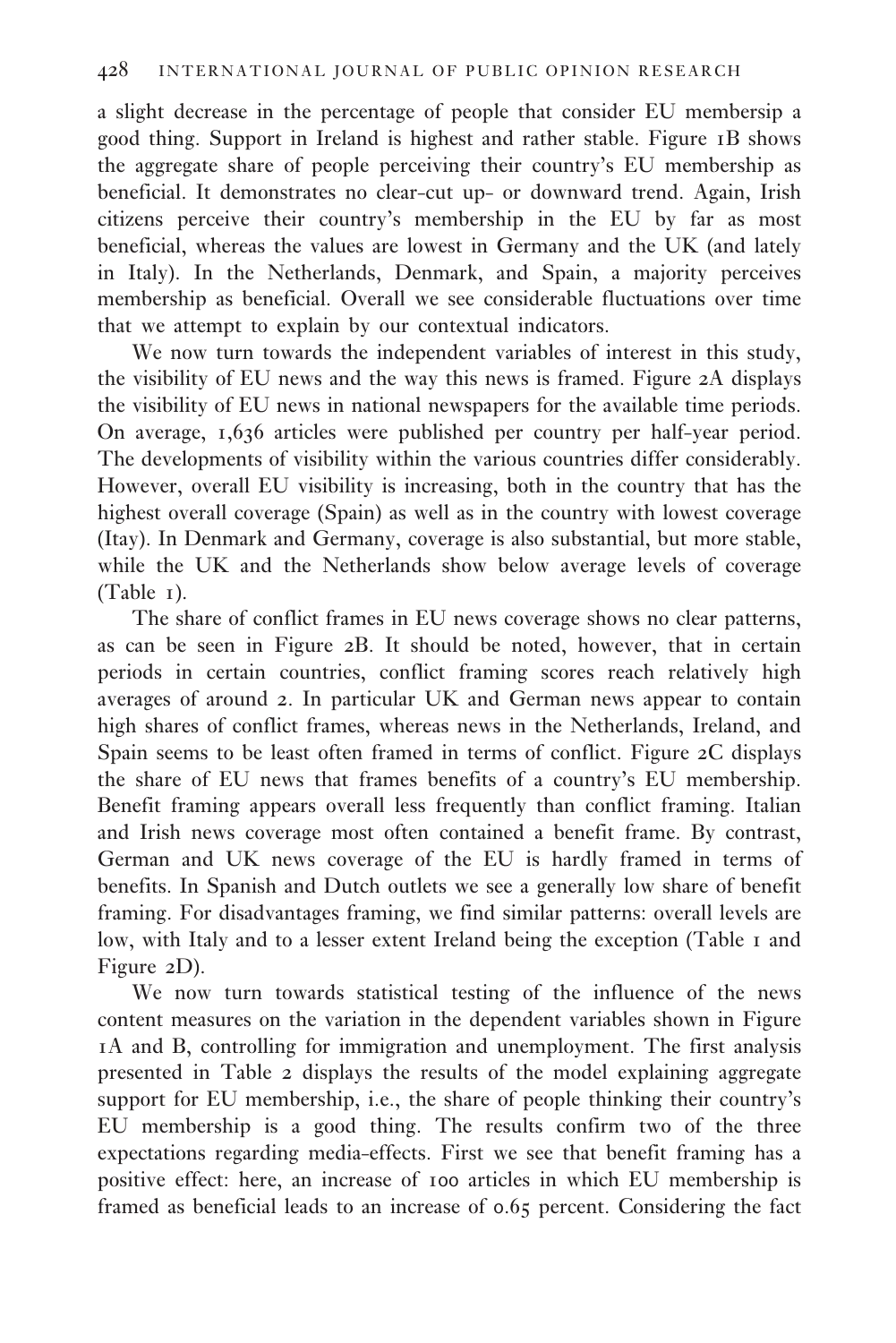FIGURE 2 (A) Visibility of EU in news coverage; (B) Conflict framing in EU news; (C) Benefit framing in EU news; (D) Disadvantage framing in EU news



that both the level of conflict (scores from 360 to 4,163 articles) and benefit framing (between 80 and 1,256 articles) can differ greatly from one period to the other, news can contribute to considerable swings in an otherwise rather stable series. Second, we see a significant negative effect of the share of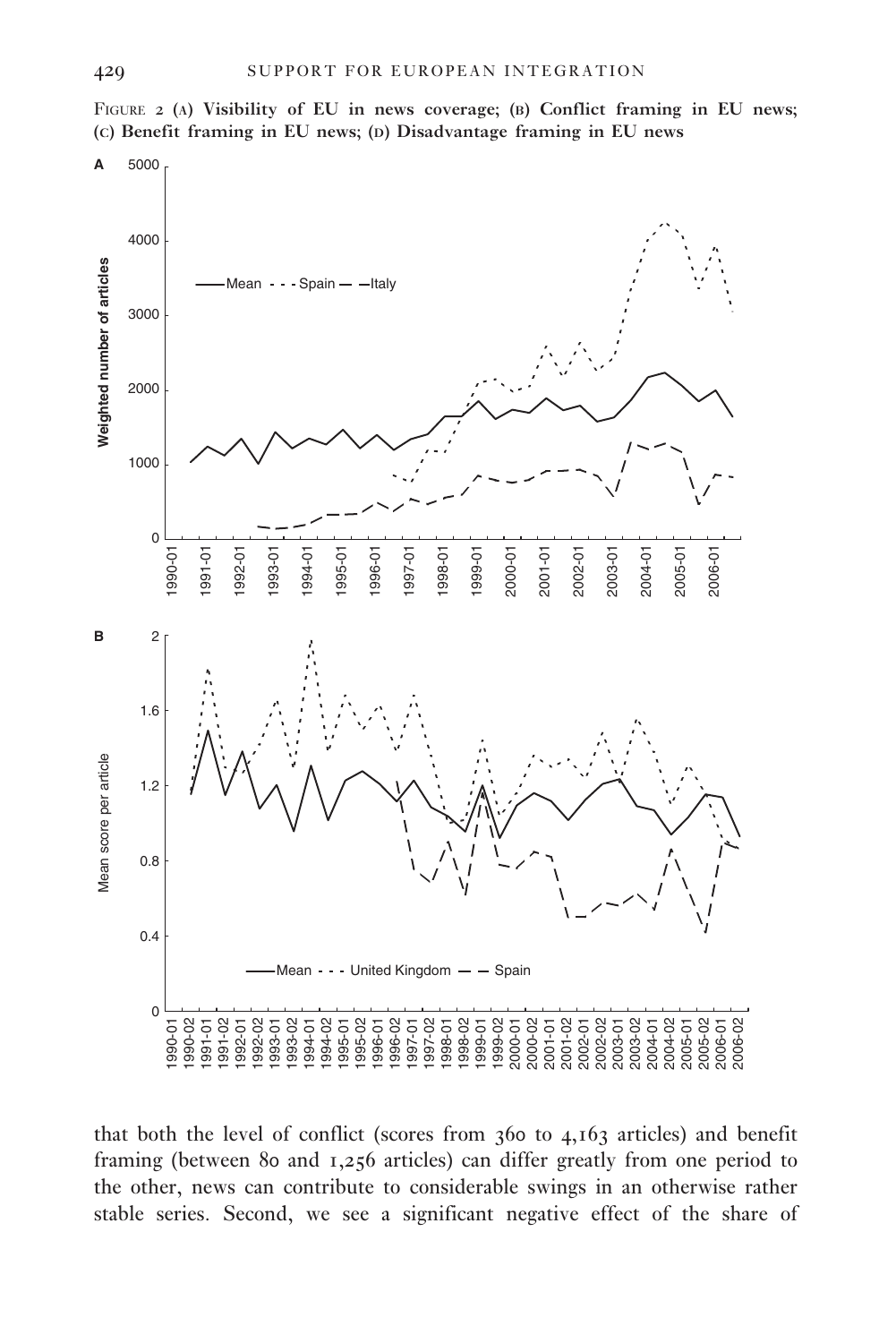





conflict frames in EU news. An increase of 100 articles containing one reference to conflict framing leads to a decrease in general EU support by 0.36 percent. Figure 3A shows the predicted EU support for various levels of conflict and benefit framing, while keeping the other variables at their means. Indeed, both variables can result in considerable variation in EU support.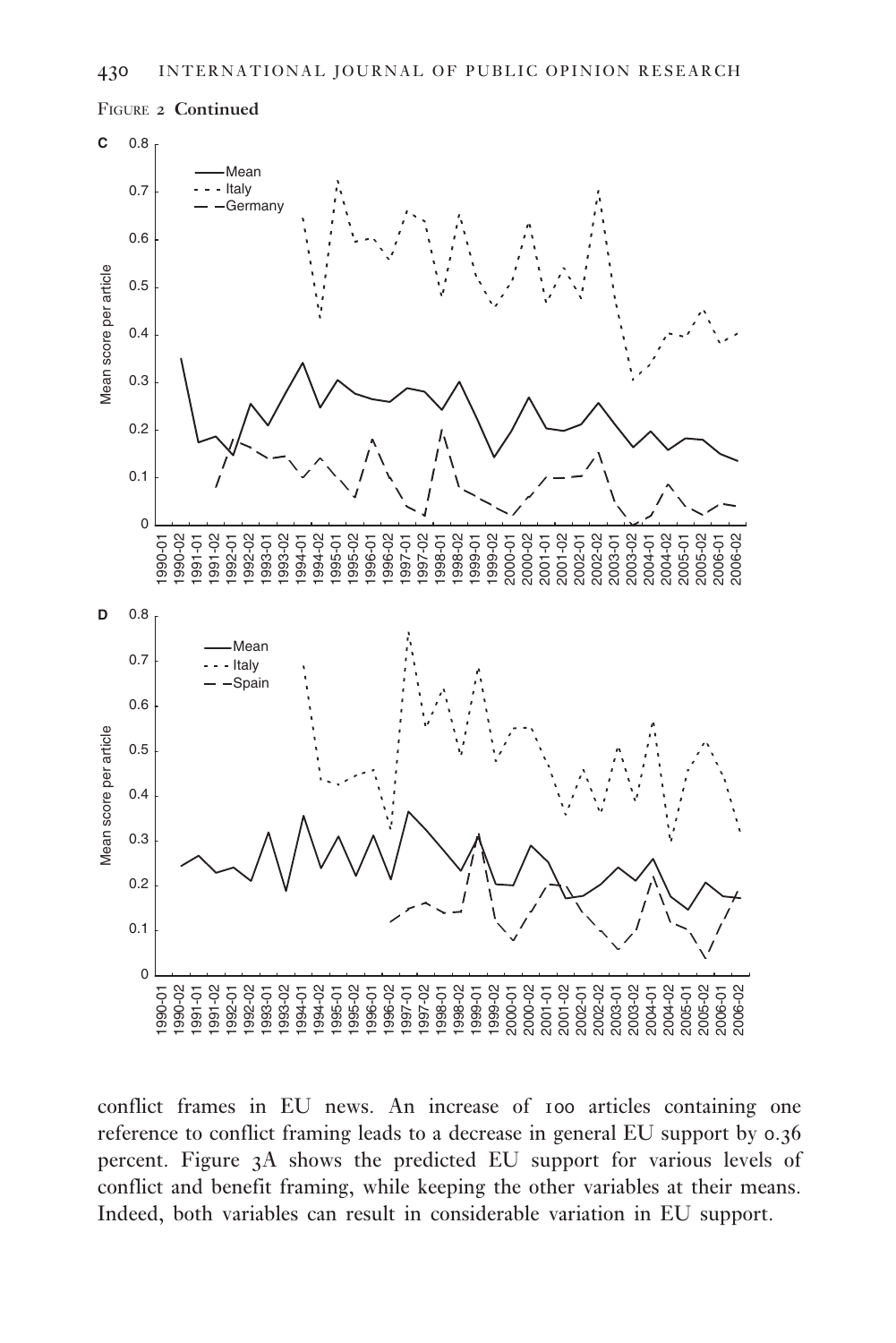|                        | General EU support |       | Perceived benefits   |       |
|------------------------|--------------------|-------|----------------------|-------|
|                        | b                  | SE    | b                    | SE    |
| Constant               | $66.623***$        | 5.689 | $66.022***$          | 5.406 |
| Unemployment           | $-0.982***$        | 0.373 | $-2.131***$          | 0.440 |
| Change in GDP          | 1.128              | 0.863 | $2.234$ <sup>*</sup> | 0.001 |
| Immigration            | 6.290              | 5.975 | 13.471               | 7.023 |
| Visibility EU          | 0.175              | 0.160 | 0.359                | 0.188 |
| Benefit framing        | $0.648*$           | 0.203 | $1.095***$           | 0.329 |
| Disadvantage framing   | 0.205              | 0.317 | 0.206                | 0.34I |
| Conflict framing       | $-0.360**$         | 0.104 | $-0.415$ **          | 0.110 |
| $\rho$                 | $.216 - .872$      |       | $.201 - .064$        |       |
| $R^2$                  | 0.012              |       | 0.908                |       |
| Difference in $R^{2a}$ | 0.044              |       | 0.070                |       |
| N                      | 181                |       | 179                  |       |

TABLE 2 Explaining support for country's EU membership and EU membership benefit perceptions

Note: Cell entries are unstandardized coefficients and standard errors. The media variables included here were divided by 100.

\* $p < .01$ ; \*\* $p < .001$  (two-tailed tests).

Compared to model excluding media variables (not presented here).

Disadvantage framing does not have any influence. The same goes—as expected—for plain visibility of the EU. Regarding the control measures in the model, we see that the unemployment rate is related negatively to EU support, while we find no effect for changes in GDP and the immigration level. Overall, the model explains more than 91.2 percent of the variance in the dependent variable. This high level of explained variance is largely due to the inclusion of the panel-specific autoregressive parameter. However, compared to the model excluding the media variables, we find an increase of 4.4 percent, indicating that media variables account for approximately onethird of the previously unexplained variance.

In the second model we test the effects of the same set of independent variables, this time on perceived benefit of EU membership. Do we find similar dynamics also for our second dependent variable perceived benefits of a country's EU membership? Indeed, as Table 2 shows, results are similar to the results for the EU membership variable. Again, conflict and benefit framing are significant predictors. This time, benefit framing is strongly significant. Again, however, disadvantage framing has no influence. Thus, we only partially confirm our expectation that benefit and disadvantage frames would be more important in determining benefit perceptions. As expected, benefit framing has a stronger effect on benefit perceptions than on general EU support. In this case an increase of 100 articles containing a benefit frame results over 1 percent increase in perceived benefits of EU membership, while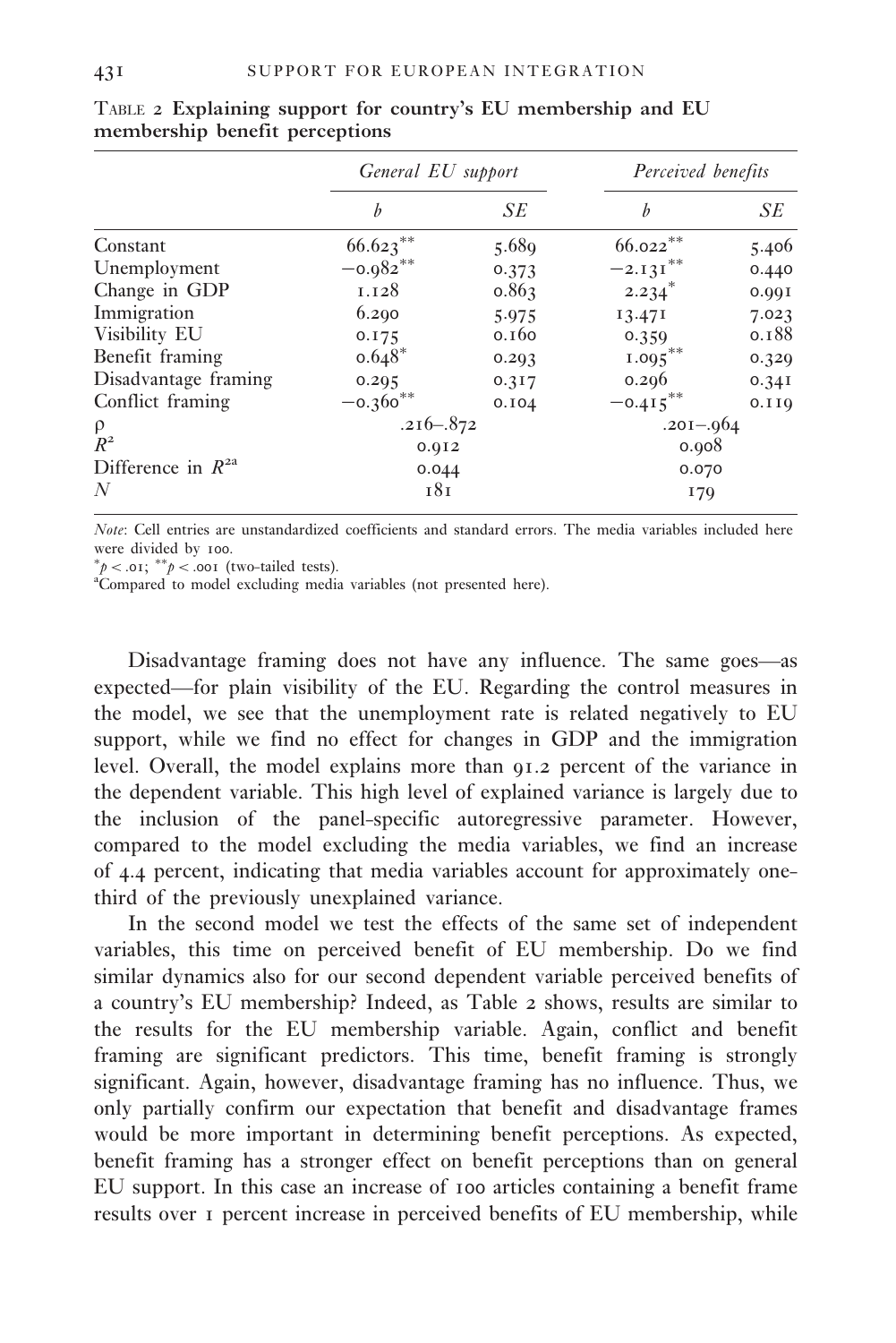FIGURE 3 (A) Predicted levels of EU support for various levels of conflict and benefit framing; (B) Predicted levels of perceived benefits for various levels of conflict and benefit framing



*Note:* Other independent variables are held constant at their means.

the same amount of articles containing a conflict frame results in a 0.42 percent decrease. Due to the considerable variation in the usage of those frames in newspapers, both variables can result in considerable shifts in the amount of people considering EU membership beneficial.

Again, while the influence of visibility of the EU is stronger than in the first model, it is still not significant. Again, higher levels of unemployment are negatively related to the perceived benefits of being an EU-member. This time, also GDP exerts a positive influence: the higher the increase in GDP,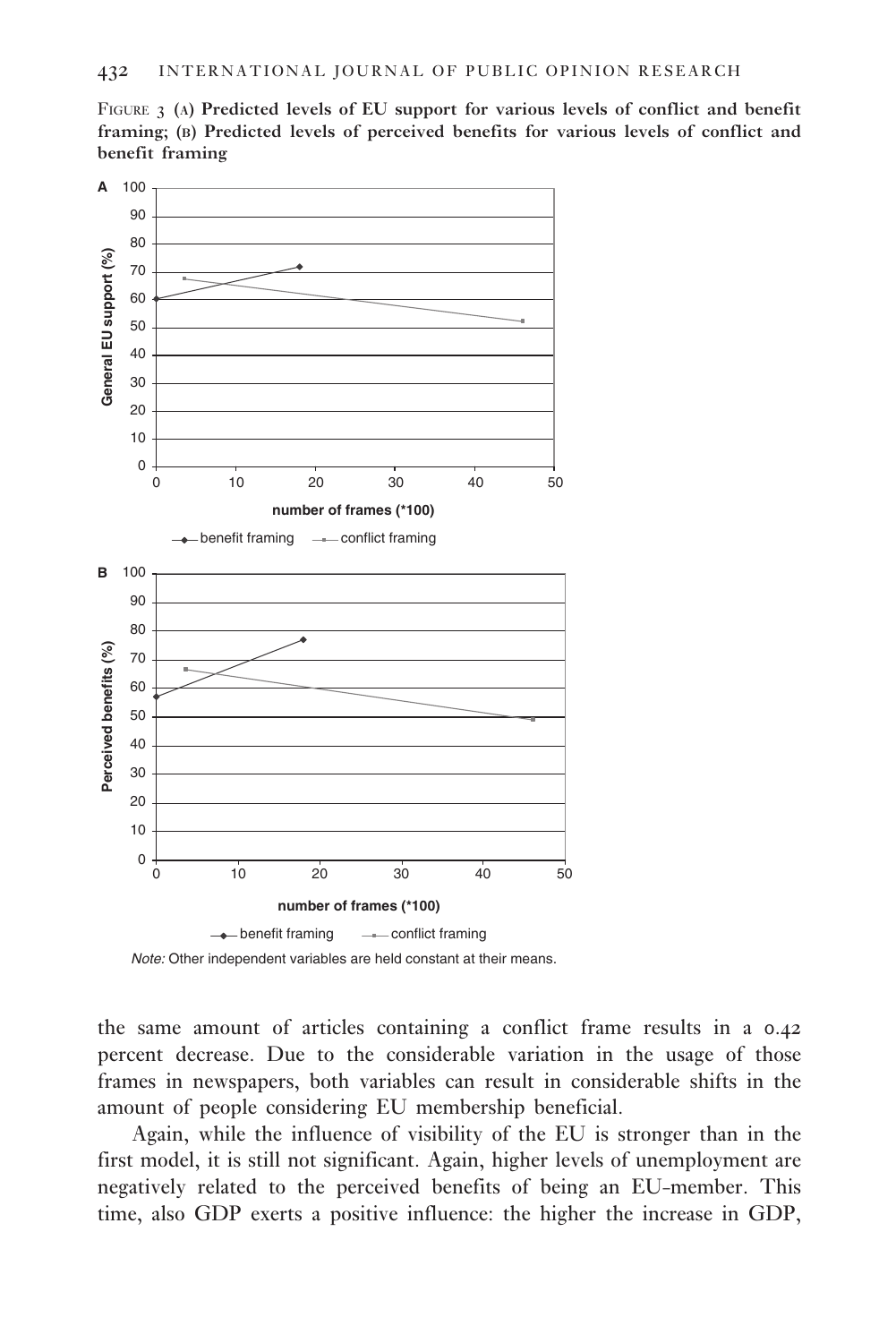the higher the perceived benefits. Again, immigration does not have a significant influence.

The model explains similar levels of variance as the 'general EU support' model. The contribution of media coverage is even more considerable: it adds 7 percent to the explained variance and therefore accounts for over 40 percent of the variance that had not yet been explained.

# CONCLUSION AND DISCUSSION

Prior research has demonstrated that the media matter for citizens' attitudes towards Europe (e.g., De Vreese & Boomgaarden, 2006; Schuck & De Vreese, 2006). For instance the tone of news coverage about Europe, but also the framing of EU policy in terms of risk or opportunity affects peoples' support for European integration. Whereas previous studies have demonstrated this relationship on the level of the individual, thus far no study has assessed the link between news coverage and aggregate public opinion dynamics over longer periods in time. The present study presents a step forward in research on media effects on support for the EU by assessing the relationship between portrayals of the EU in the news and support for European integration at the aggregate level, stretching over a period of 17 years and across seven countries. We expected the degree to which news coverage about the EU emphasized benefits or disadvantages of EU membership, and the amount of conflict in EU news to matter for public opinion dynamics.

In line with our expectation, we found that the presence of *benefit* frames mattered, and as expected more so for benefit perceptions than for general EU support. The more often EU news was framed in terms of benefits of EU membership, the higher the share of people who perceived their country's EU membership as beneficial. The fact that this effect was substantially less strong for general EU support underlines the importance of considering the match between news content analytical indicators and the dependent variable they are assumed to affect. Contrary to our expectations, however, the framing of EU news in terms of disadvantages did not show any relationship with benefit perceptions. This finding is also surprising in light of prior studies emphasizing stronger effects of negative information (e.g., Soroka, 2006). To interpret this result we draw on recent research on news framing effects on ethnic prejudice. Here it is argued that in a context in which negative information is the norm it is the positive information that is perceived as rather extraordinary and therefore is picked up more easily and processed more thoroughly (Boomgaarden, 2007). This logic is arguably applicable to our study context as well since the portrayal of the EU has been shown to be dominantly and routinely more negative than positive (Norris, 2000; De Vreese, 2002; De Vreese et al., 2006). Accordingly, not the usual negatively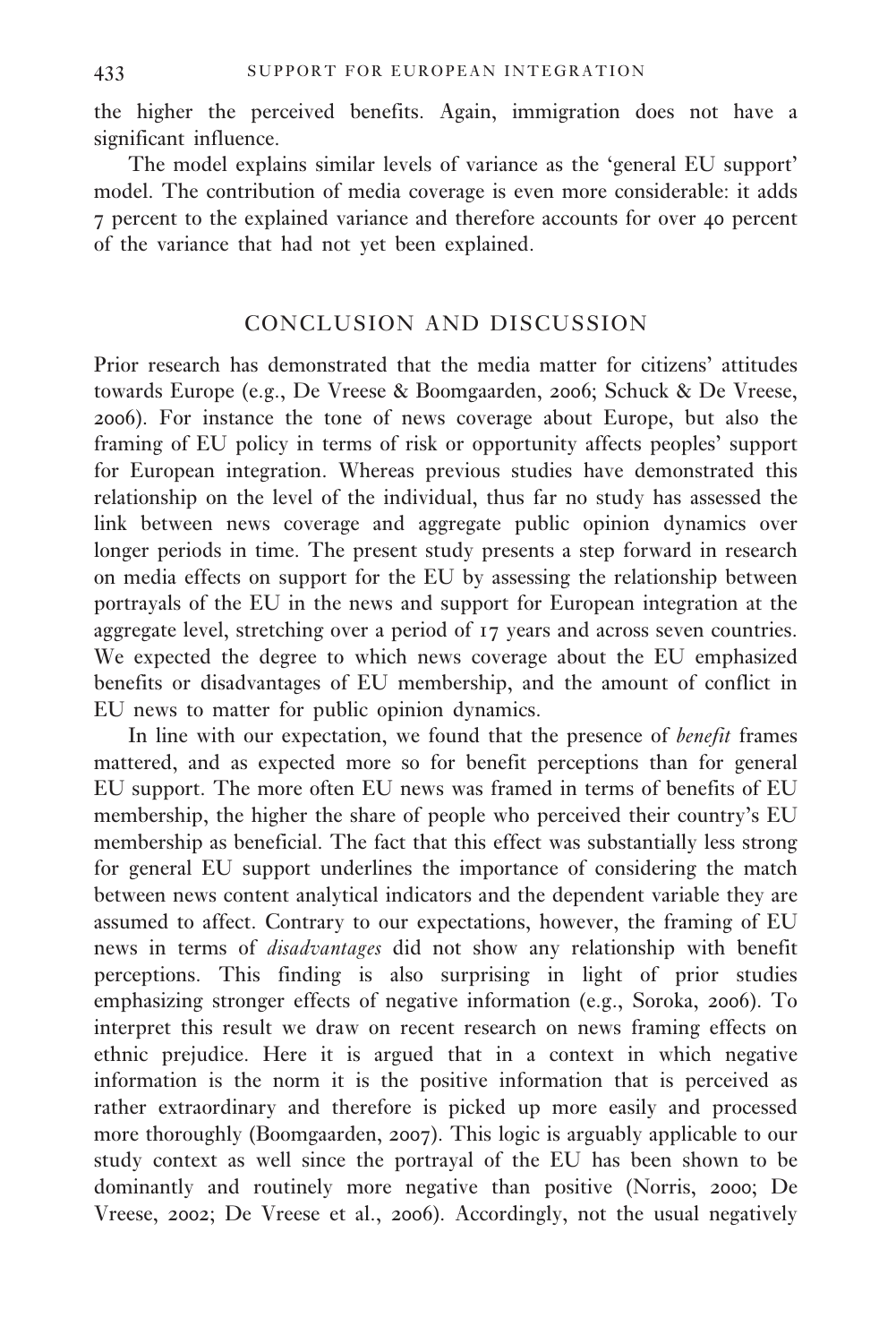loaded framing of disadvantages of the EU matters for public opinion dynamics, but rather the benefits frames that stick out of the negative news are consequential. This calls for a better integration of the news environment in studies assessing news effects.

Moreover, we found the share of EU news framed in terms of conflict to cause a decrease in EU support and benefit perceptions since conflict news accentuates disagreement and the potential inability of the EU to operate efficiently. It should be added though that future research should investigate which types of conflict news produce which kinds of effects with respect to political attitudes. Is the effect largely brought about by internal EU conflicts between, for instance, the Commission and the Parliament or does any kind of conflict involving or about the EU (for example between national political actors) cause a decrease in support when entering the media scene? In a campaign context, for example, it has been shown that policy-based attacks (as compared to personality attacks) are perceived more favorably by people and increase voter participation (Min, 2004). If different kinds of conflicts are perceived differently by people, it might well be that the effect of conflict framing on EU support is conditional on the type of conflict that is being portrayed. Studies need to address the relationship between conflict news and attitudes more thoroughly.

The influence of news contents holds in a conservative model, controlling for prior values of public opinion as well as for other potentially influential factors. With regard to the role of the control variables employed in our models, our results corroborate those of previous studies of the effect of macro-economic indicators on EU support. These studies also did not find considerable effects of the national unemployment rate on support (e.g., Gabel & Whitten, 1997; Duch & Taylor, 1997), but changes in GDP do influence the degree to which people find EU membership beneficial. It might well be that people, when being asked how beneficial EU membership is in their perception, are more guided by economic factors than when asked for an evaluation of whether this membership is a good thing in general. These findings are in line with rational, economic accounts of support for the EU. The immigration measure that was added in a rather exploratory manner to the model did not have any effect.

The question to what extent media coverage of the EU, as discussed here, adequately reflects what actually happens at the EU level is not addressed and is open for further research. Do media mainly serve as unbiased transmitters of information or are they actively engaged in constructing an EU reality? Large cross-national differences in visibility and framing indicate that there is at least not one transnational reality and that (journalistic) selection and construction processes are at stake. In any case, media coverage of the EU informs about a transnational polity that is otherwise largely invisible to the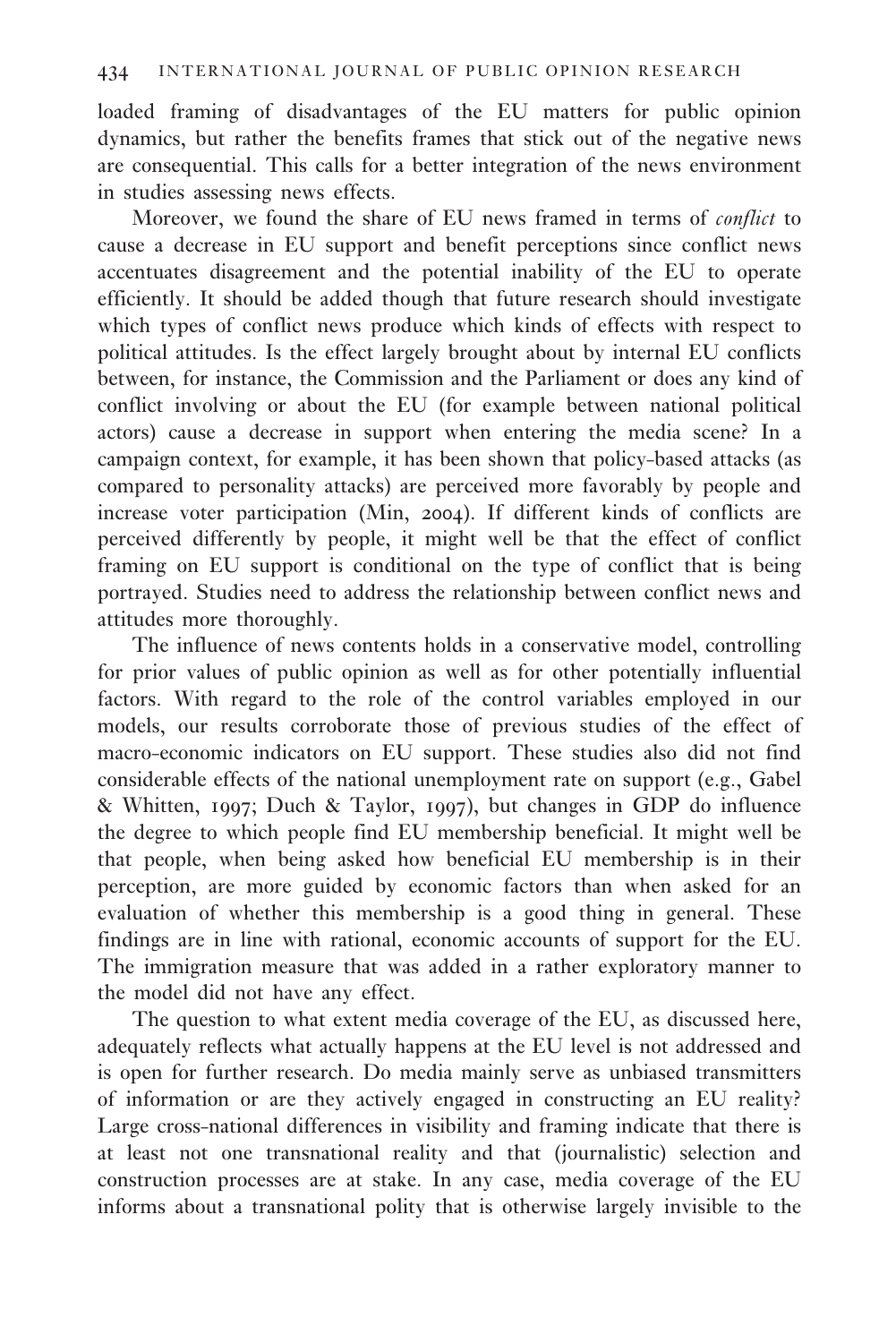ordinary citizen and therefore deserves a more prominent role than often given in research explaining EU support.

Our analyses show that the news matters also on a macro-level, and thereby provide corroborating evidence for prior studies of media effects on EU support on the level of the individual. We add to this knowledge in an important way by showing that media effects do not only have a rather shortterm impact on individuals, but can result in considerable long-term changes in national-level public opinion as well (e.g., Zaller, 1992). The use of timeseries techniques convincingly demonstrates causal effects running from the portrayal of the EU in the news environment on public opinion. Future research should address the link between theories about media effects (which mostly are spelled out on the level of the individual) and aggregate level opinion dynamics. The challenge in the latter lies in producing data over time and across geographical entities, both on individual and aggregate level, to address not only relationships on one of these levels, but more importantly also the significance of the interaction between those two levels for media effects research. The EU provides a good playing field for such investigations, since this single issue spreads across time and space. Possible questions to be addressed would be about, for instance, effects of individual variation in news consumption in a very rich EU news environment versus individual variation in news consumption in a context where there is hardly any news about the EU. Showing that an overall news environment does impact on aggregate opinion dynamics has been a first step towards a better understanding of media effects in different information contexts (Jerit, Barabas, & Bolsen, 2006). This study furthermore adds to our knowledge about why people like the EU more at some points in time than in others and shows to what degree media content accounts for these opinion dynamics.

## REFERENCES

- Anderson, C., & Reichert, S. M. (1996). Economic benefits and support for membership in the EU: A cross-national analysis. *Journal of Public Policy*,  $_{15}$ ,  $231 - 249.$
- Beck, N., & Katz, J. N. (1995). What to do (and not to do) with time-series crosssection data. American Political Science Review, 89, 634-647.
- Boomgaarden, H. G. (2007). Framing the others: News and ethnic prejudice. Unpublished dissertation. University of Amsterdam.
- Cappella, J. N., & Jamieson, K. H. (1997). Spiral of cynicism. The press and the public good. New York: Oxford University Press.
- Carey, S. (2002). Undivided loyalties: Is national identity an obstacle to European integration? European Union Politics, 3, 387-413.
- Christin, T., & Trechsel, A. H. (2002). Joining the EU? Explaining public opinion in Switzerland. European Union Politics, 3, 415-443.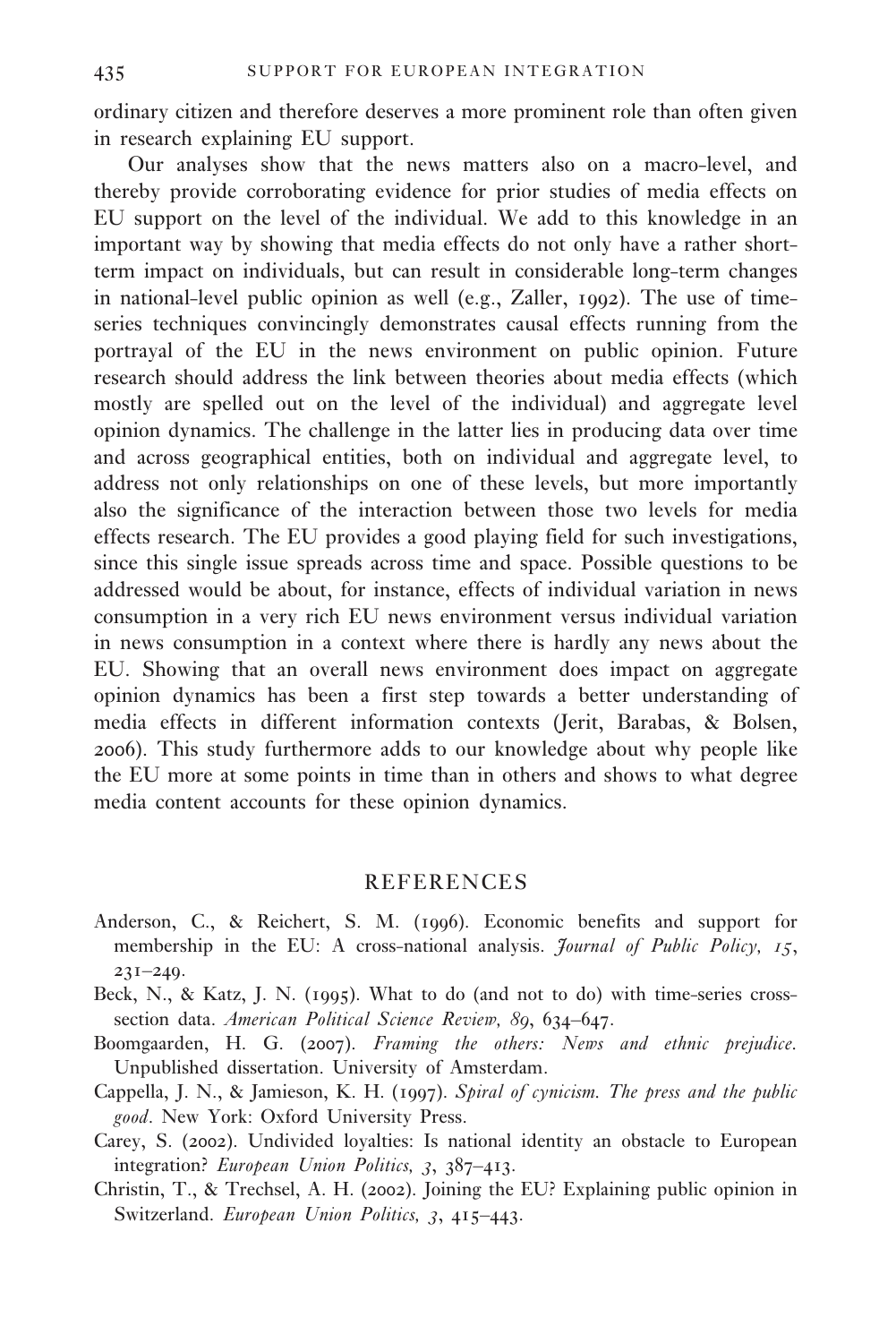- De Vreese, C. H. (2002). Framing Europe: Television news and European integration. Amsterdam: Aksant Academic Publishers.
- De Vreese, C. H. (2004). The effects of frames in political television news on audience perceptions of routine political news. Journalism and Mass Communication  $Quarterly, 81, 36–52.$
- De Vreese, C. H. (2005). The spiral of cynicism reconsidered: The mobilizing function of news. European Journal of Communication, 20, 283-301.
- De Vreese, C. H., & Boomgaarden, H. G. (2003). Valenced news frames and public support for the EU: Linking content analysis and experimental data. Communications. The European Journal of Communication, 33, 261–281.
- De Vreese, C. H., & Boomgaarden, H. G. (2005). Projecting EU referendums: Fear of immigration and support for European integration. *European Union Politics*,  $6(1)$ , 59–82.
- De Vreese, C. H., & Boomgaarden, H. G. (2006). Media effects on public opinion about the enlargement of the European Union. Journal of Common Market Studies, 44, 419–436.
- De Vreese, C. H., Banducci, S., Semetko, H. A., & Boomgaarden, H. G. (2006). The news coverage of the 2004 European parliamentary election campaign in 25 countries. European Union Politics, 7, 477–504.
- De Vreese, C. H., & Semetko, H. A. (2002). Cynical and engaged: Strategic campaign coverage, public opinion and mobilization in a referendum. Communication Research, 29, 615–641.
- De Vreese, C. H., & Tobiasen, M. (2007). Conflict and identity: Explaining turnout and anti-integrationist voting in the Danish 2004 elections for the European Parliament. Scandinavian Political Studies, 30, 87-114.
- Domke, D., Shah, D., & Wackman, D. (1998). 'Moral referendums': Values, news media, and the process of candidate choice. Political Communication, 15, 301–321.
- Duch, R., & Taylor, M. (1997). Economics and the vulnerability of the Pan-European institutions. *Political Behaviour*,  $19(1)$ ,  $65-80$ .
- Eichenberg, R., & Dalton, R. (1993). European and the European Community: The dynamics of public support for European integration. International Organization, 47, 507–534.
- Eurobarometer 55–64 (2001–2005); accessed October 22, 2007. Retrieved from<http://> ec.europa.eu/public\_opinion
- Franklin, M., Van der Eijk, C., & Marsh, M. (1995). Referendum outcomes and trust in government: Public support for Europe in the wake of Maastricht. West European Politics,  $18$ ,  $101-107$ .
- Gabel, M. (1998). Public support for European integration: An empirical test of five theories. Journal of Politics, 60, 333-354.
- Gabel, M., & Palmer, H. (1995). Understanding variation in public support for European integration. European Journal of Political Research, 27, 3–19.
- Gabel, M., & Whitten, G. D. (1997). Economic conditions, economic perceptions, and public support for European integration. *Political Behaviour*, 19(1), 81–96.
- Galtung, J., & Ruge, M. H. (1965). The structure of foreign news: The presentation of the Congo, Cuba, and Cyprus crises in four Norwegian newspapers. Journal of Peace Research, 1, 64-91.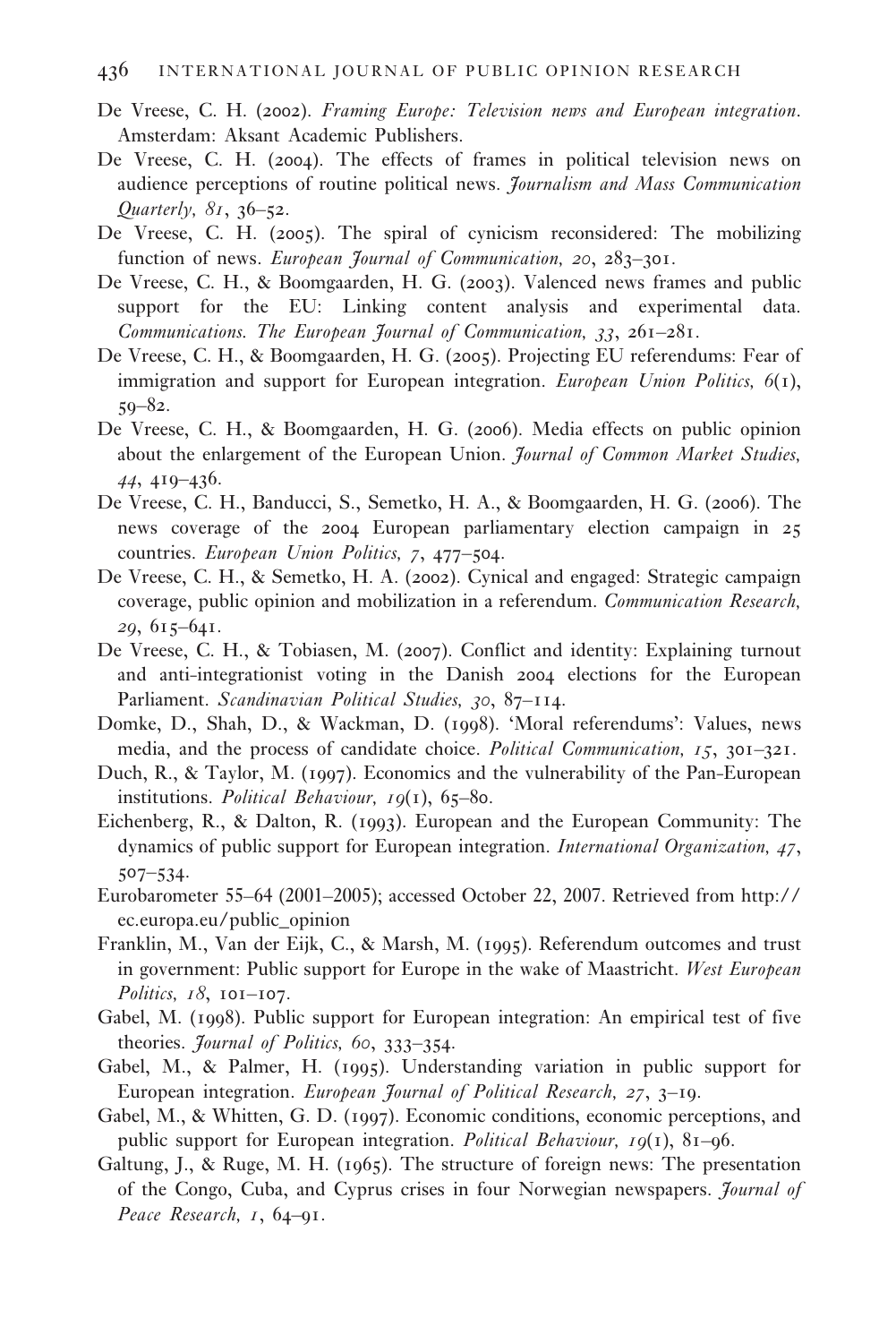- Inglehart, R., Rabier, J.-R., & Reif, K. (1991). The evolution of public attitudes toward European integration: 1970-1986. In K. Reif & R. Inglehart (Eds.), Eurobarometer: The dynamics of European public opinion (pp. 111–131). London: Macmillan.
- Iyengar, S. (1991). Is anyone responsible? How television frames political issues. Chicago, IL: University of Chicago Press.
- Janssen, J. I. H. (1991). Postmaterialism, cognitive mobilization, and support for European integration. British Journal of Political Science, 21, 443-468.
- Jerit, J., Barabas, J., & Bolsen, T. (2006). Citizens, knowledge, and the information environment. American Journal of Political Science, 50, 266–282.
- Kahneman, D., & Tversky, A. (1979). Prospect theory: An analysis of decision under risk. Econometrics, 47, 111–132.
- Kalichman, S., & Coley, B. (1995). Context framing to enhance HIV antibody-testing messages targeted to African American women. Health Psychology, 14, 247–254.
- Kellstedt, P. M. (2000). Media framing and the dynamics of racial policy preferences. American Journal of Political Science, 44, 245–260.
- Kittel, B. (1999). Sense and sensitivity in pooled analysis of political data. European Journal of Political Research, 35, 225–253.
- Kleinnijenhuis, J. (2003). Het publiek volgt media die de politiek volgen [The public follows the media, who follow politics]. In Raad voor Maatschappelijke Ontwikkeling (Ed.), Medialogica. Over het krachtenveld tussen burgers, media en politiek (pp. 151–212). Den Haag: SDU Uitgevers.
- Levin, I., & Gaeth, G. (1988). Framing of attribute information before and after consuming the product. Journal of Consumer Research, 15, 374-378.
- Lupia, A., McCubbins, M. D., & Popkin, S. L. (2000). Elements of reason: Cognition, choice, and the bounds of rationality. Cambridge: Cambridge University Press.
- Machill, M., Beiler, M., & Fischer, C. (2006). Europe-topics in Europe's media: The debate about the European public sphere: A meta-analysis of media content analyses. European Journal of Communication, 21, 57–88.
- Marks, G., & Hooghe, L. (2003). National identity and support for European integration. WZB discussion paper, SP IV 2003-202.
- McLaren, L. (2002). Public support for the European Union: Cost/benefit analysis or perceived cultural threat? *Journal of Politics*, 64, 551-566.
- McLaren, L. (2007). 'Explaining opposition to Turkish membership of the EU. European Union Politics, 8, 251–278.
- McLeod, D. M., & Detenber, B. H. (1999). Framing effects of television news coverage of social protest. Journal of Communication, 49(3), 3–23.
- McManus, J. H. (1994). Market-driven journalism. Let the citizen beware. Thousand Oaks, CA: Sage.
- Min, Y. (2004). News coverage of negative political campaigns. An experiment of negative campaign effects on turnout and candidate preference. Harvard International Journal of Press/Politics, 9(4), 95–111.
- Nelson, T., Clawson, R., & Oxley, Z. (1997). Media framing of a civil liberties conflict and its effect on tolerance. American Political Science Review, 91, 567-584.
- Neuman, W. R., Just, M. R., & Crigler, A. N. (1992). Common knowledge. News and the construction of political meaning. Chicago: University of Chicago Press.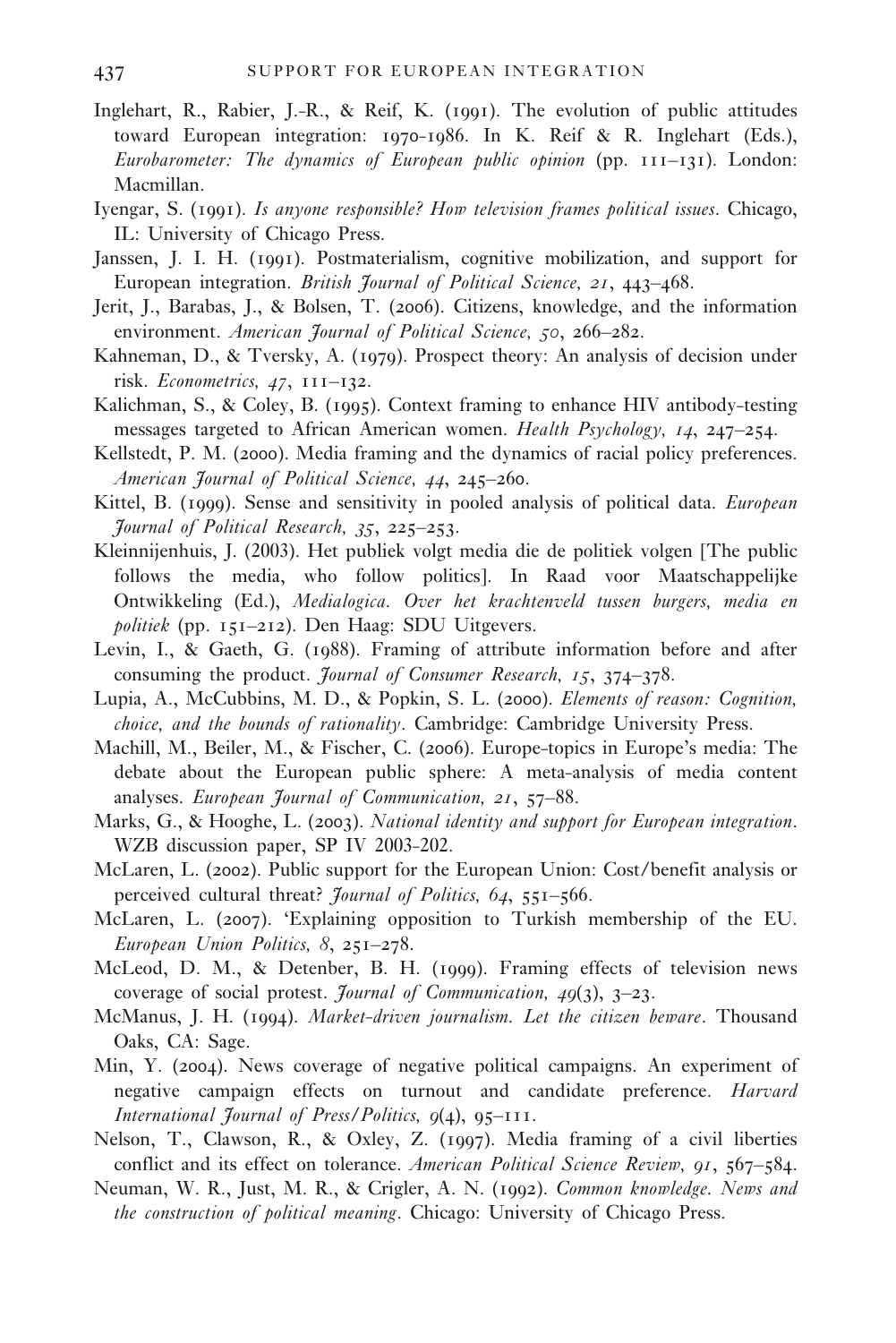- Norris, P. (2000). A virtuous circle. Political communication in postindustrial societies. Cambridge: Cambridge University Press.
- Page, B., & Shapiro, R. (1992). The rational public: Fifty years of trends in Americans' policy preferences. Chicago: Chicago University Press.
- Peter, J., & De Vreese, C. H. (2004). In search of Europe: A cross-national comparative study of the European Union in national television news. Harvard Journal of Press/Politics, 9(4), 3–24.
- Price, V. (1989). Social identification and public opinion: Effects of communicating group conflict. Public Opinion Quarterly, 53, 197–224.
- Raghubir, P., & Menon, G. (2001). Framing effects in risk perception of AIDS. Marketing Letters,  $12(2)$ ,  $145-155$ .
- Roggeband, C., & Vliegenthart, R. (2007). Divergent framing: The public debate on migration in the Dutch parliament and media, 1995-2004. West European Politics,  $30(3)$ ,  $524 - 548$ .
- Rothman, A., & Salovey, P. (1997). Shaping perceptions to motivate healthy behaviour: The role of message framing. *Psychological Bulletin*,  $12I(1)$ ,  $3-Iq$ .
- Sartori, G. (1987). The theory of democracy revisited. New Jersey: Chatham.
- Schattschneider, E. E. (1960). Semi-sovereign people: A realist's view of democracy in America. News York: Harcourt Publishers.
- Schneider, T. R., Salovey, P., Apanovitch, A. M., Pizarro, J., McCarthy, D., Zullo, J., & Rothman, A. J. (2001). The effects of message framing and ethnic targeting on mammography use among low-income women. Health Psychology, 20, 256–266.
- Schuck, A., & De Vreese, C. H. (2006). Between risk and opportunity: News framing and its effects on public support for EU enlargement. European Journal of Communication, 21, 5–32.
- Semetko, H. A., & Valkenburg, P. (2000). Framing European politics: A content analysis of press and television news. *Journal of Communication*,  $50(2)$ ,  $93-109$ .
- Slater, M. (2004). Operationalizing and analysing exposure: The foundation of media effects research. Journalism and Mass Communication Quarterly, 81, 168–183.
- Soroka, S. N. (2006). Good news and bad news: Asymmetric responses to economic information. Journal of Politics, 68, 372–385.
- Watt, J. H., Mazza, M., & Snyder, L. (1993). Agenda-setting effects of television news coverage and the effects decay curve. Communication Research, 20, 408–435.
- Wilson, S. E., & Butler, D. M. (2007). A lot more to do: The sensitivity of time-series cross-section analyses to simple alternative specifications. Political Analysis, 15, 101–123.
- Zaller, J. (1992). The nature and origins of mass opinion. Cambridge: Cambridge University Press.

# BIOGRAPHICAL NOTES

Rens Vliegenthart is an Assistant Professor for Political Communication at the Amsterdam School of Communications Research (ASCoR), University of Amsterdam, the Netherlands. His research interests include media effects, populism, and social movements.